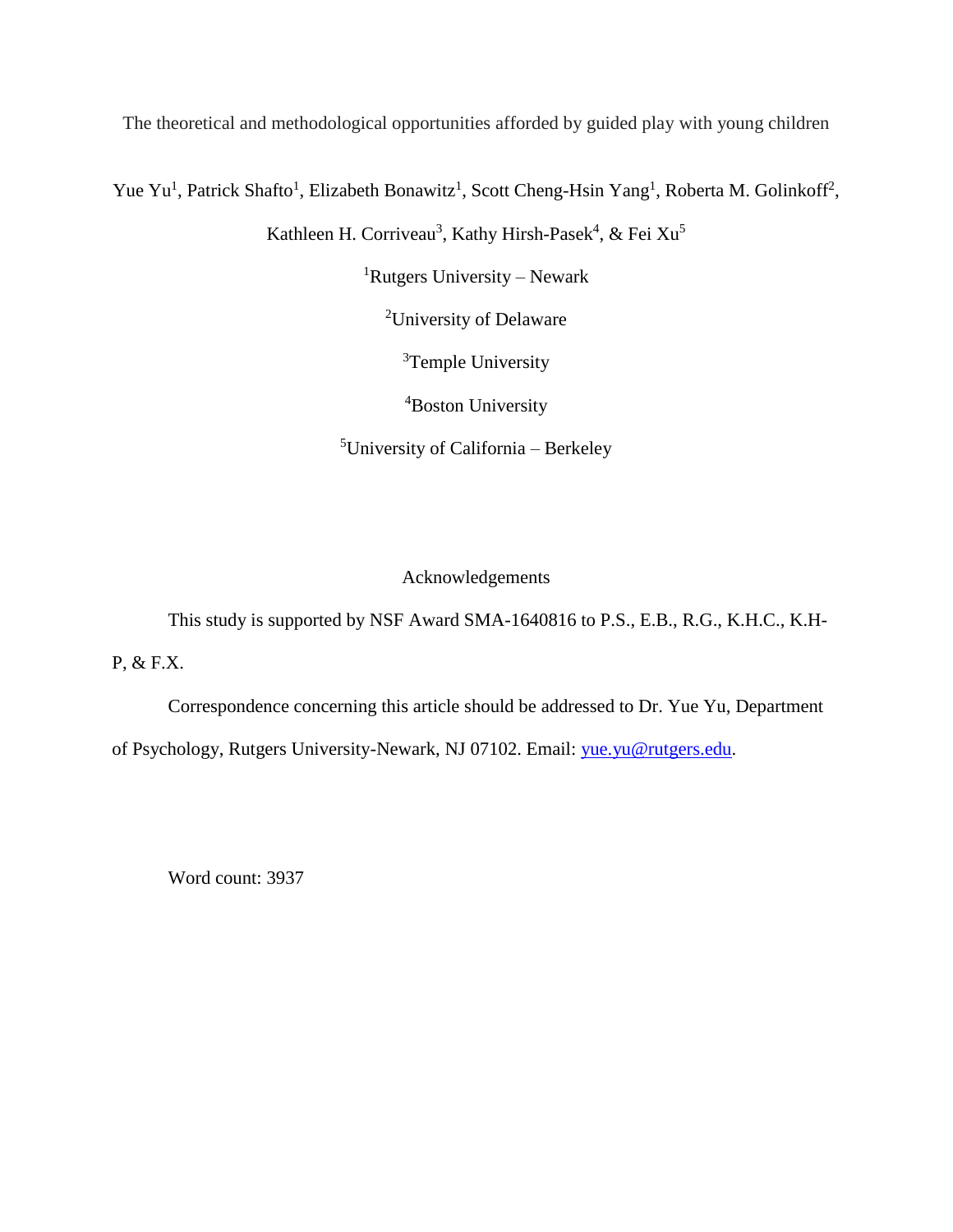#### Abstract

For infants and young children, learning takes place all the time and everywhere. How children learn best both in and out of school has been a long-standing topic of debate in education, cognitive development, and cognitive science. Recently, *guided play* has been proposed as an integrative approach for thinking about learning as a child-led, adult-assisted playful activity. The interactive and dynamic nature of guided play presents theoretical and methodological challenges and opportunities. Drawing upon research from multiple disciplines, we discuss the integration of cutting-edge computational modeling and data science tools to address some of these challenges, and highlight avenues towards an empirically grounded, computationally precise and ecologically valid framework of guided play in early education.

Keywords: guided play; computational modeling; data science; direct instruction; free play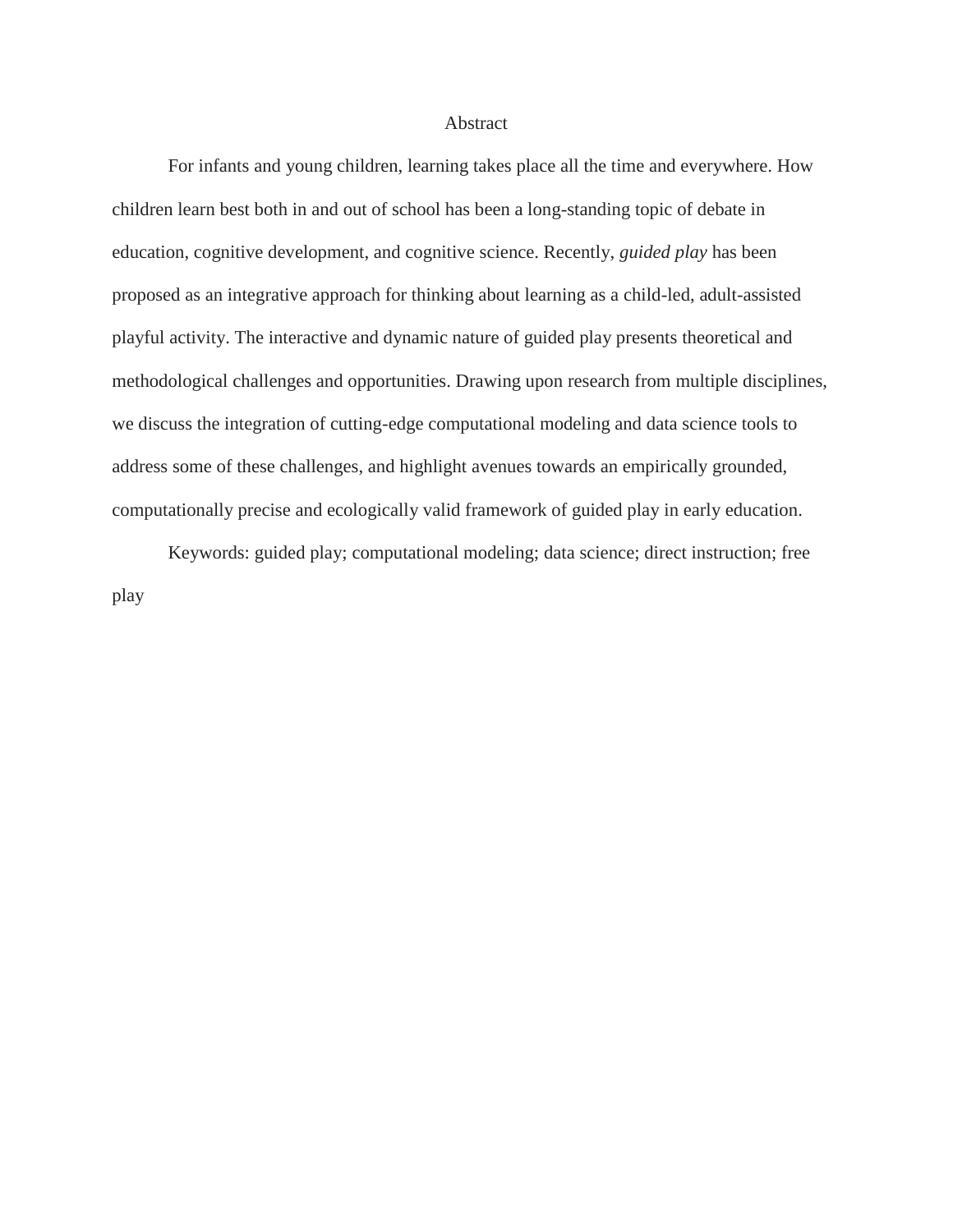The theoretical and methodological opportunities afforded by guided play with young children

Learning in school is often characterized by structured courses and tasks with discrete and explicit objectives. Yet, learning is a continuous process that also takes place outside the classroom where explicit objectives are not always evident. This is especially true in early childhood interactions at home, where children often learn from everyday interactions with both the physical environment and with social partners (Bruner, 1961; Csibra & Gergely, 2009). How to best navigate between explicit, objective-directed learning and more flexibly driven exploration has been a longstanding topic of debate in education, developmental psychology, and cognitive science (Kirschner, Sweller, & Clark, 2006; Tobias & Duffy, 2009). This debate surfaces in a number of forms, as direct instruction vs. discovery learning or as work vs. play (Bonawitz, Shafto, et al., 2011; Clements & Sarama, 2014; Hirsh-Pasek & Golinkoff, 2011). Pitting these two interests against each other has neither optimized our understanding of learning, nor produced optimal methods of learning (Wise & O'Neill, 2009). Here, we discuss an integrated approach, *guided play*, that enables us to rethink learning as a child-led, adult-assisted activity (Weisberg, Hirsh-Pasek & Golinkoff, 2013; Weisberg, Hirsh-Pasek, Golinkoff & McCandliss, 2014; Weisberg, et al., 2016). Focusing on everyday interactions in early childhood, guided play is operationally defined as learning that is active and engaged, where the child takes initiative in a playful learning environment and the adult supports, rather than directs, the learning experience. Sitting between free play, where children explore by themselves, and direct instruction, where the interaction is led by an adult and children take a passive role, guided play takes advantage of the latest research in the science of learning.

Educational research indicates that student-led discovery learning that is facilitated by teachers outperforms both direct instruction and unassisted discovery (Honomichl & Chen, 2012;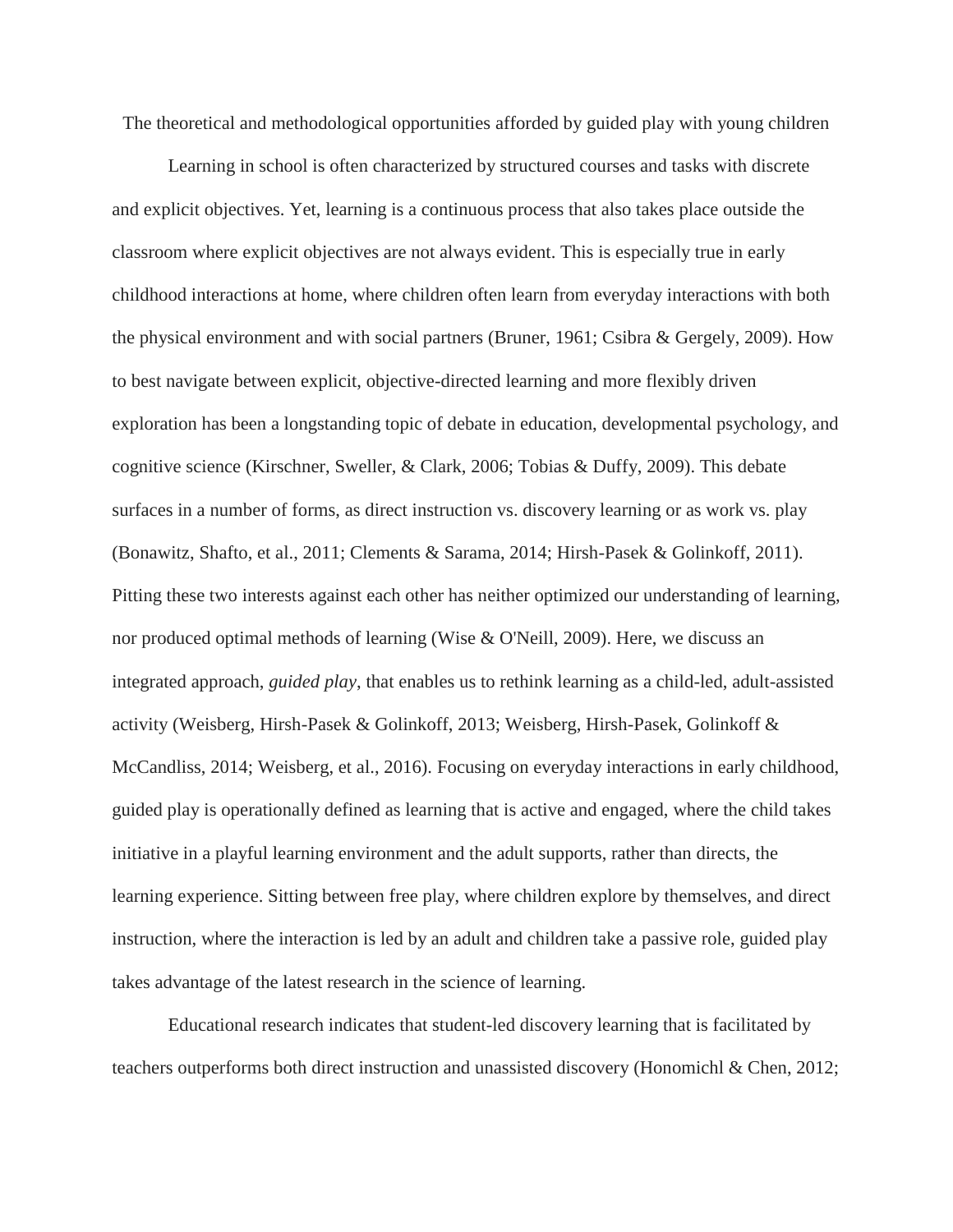Mayer, 2004). In a meta-analysis comparing explicit instruction, unassisted discovery, and assisted discovery (Alfieri, Brooks, Aldrich, & Tenenbaum, 2011), learning outcomes were more favorable for assisted discovery than for other forms of instruction. These results held for learners of different ages and across different learning domains. Similarly, developmental studies have shown an advantage of adult guidance over both direct instruction and free play, even before children start formal schooling (Fisher, Hirsh-Pasek, Newcombe, & Golinkoff, 2013; Haden, Cohen, Uttal, & Marcus, 2016; Han, Moore, Vukelich & Buell, 2010; Ridge, Weisberg, Ilgaz, Hirsh-Pasek, Golinkoff, 2015; Sim & Xu, 2017; Yu, Landrum, Bonawitz, & Shafto, under review). In both bodies of literature, "guidance" has referred to a variety of practices including modeling, questioning, encouragement, and feedback, and thus it is unclear what particular aspects of guidance are associated with learning (Honomichl & Chen, 2012; Wise & O'Neill, 2009).

In *guided play*, learning opportunities may be explicitly structured, but importantly the activity is child-led. Specifically, we define "*guidance*" as adults' involvement that subtly channels the dyadic interactions to fulfill certain pedagogical objectives, while not interfering too much so that the activities remain child-led. The pedagogical objectives can be multi-level: They can focus on specific content knowledge, but can also focus on the emotional, motivational, and metacognitive aspects of the learning process, such as cultivating children's love of learning, promoting their engagement, or making them aware of their own learning process (Weisberg, et al., 2014). Our concept of guidance is inspired by the Vygotskian concept of scaffolding (Vygotsky, 1934/1978; Wood, Bruner, & Ross, 1976; Fernández, Wegerif, Mercer, & Rojas-Drummond, 2001) and Barbara Rogoff's theory of guided participation (Rogoff, et al., 1993). In addition to guidance being tailored to fit individual children's needs and skill level (which is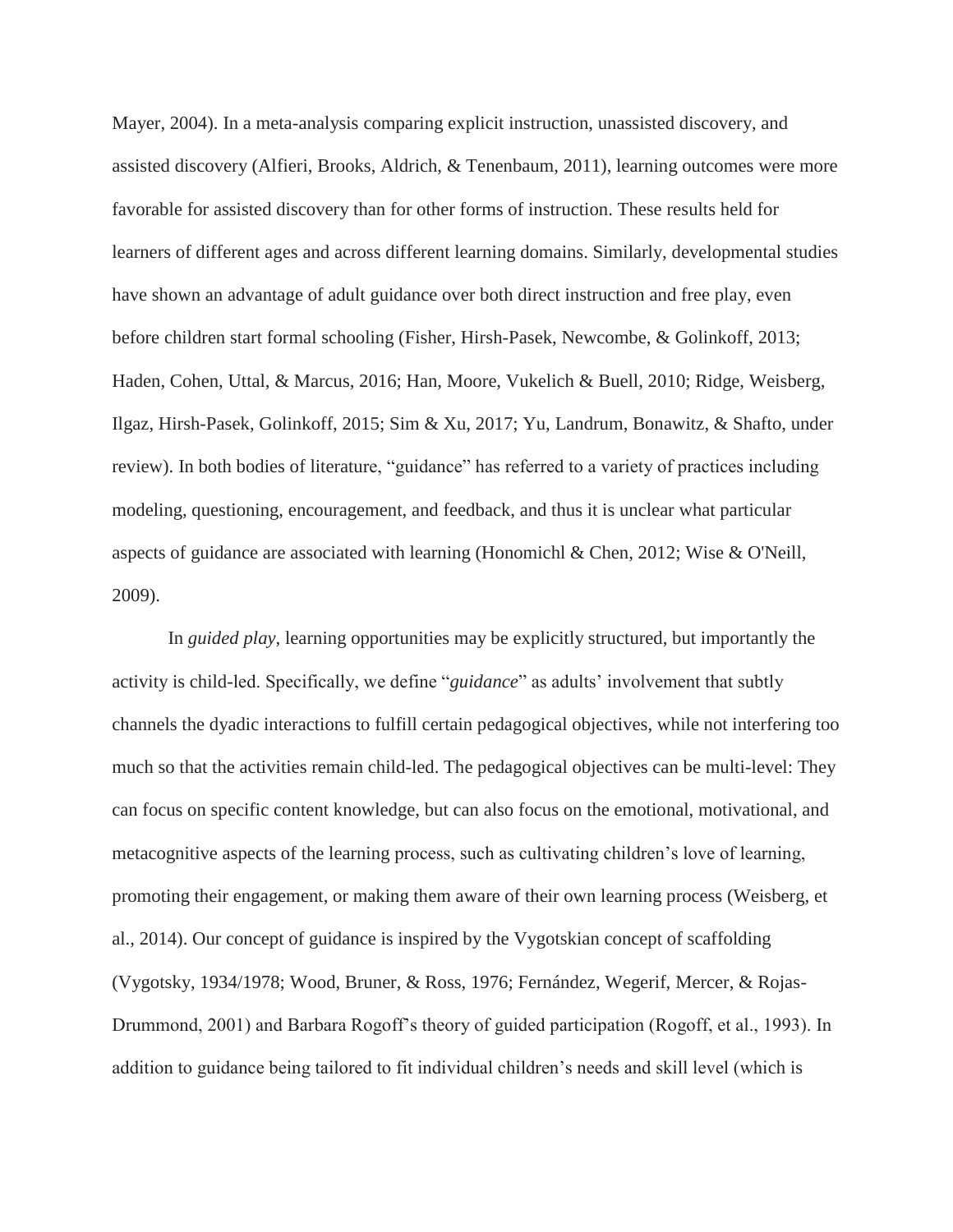similar to scaffolding), in guided play we also emphasize that guidance should never shift children away from controlling their own learning process. The pedagogical objectives of guidance are therefore broader—besides helping children to master particular knowledge or skills, guided play also aims to provide children with an opportunity to enjoy, control, and reflect upon their own learning process, which may facilitate independent inquiry and discovery in the future.

Because guided play requires seamless integration between the adult's objectives to support learning and child-led activity that can be highly fluid, characterizing appropriate guidance requires an understanding of the dynamic nature of an adult-child interaction in context. First, guided play is *interactive.* How well children can learn from a playful interaction depends on their mental state (Putnam, 1980) at the moment—including their level of knowledge, goal, attention, emotion, trust towards the play partner, etc. Therefore, effective guidance should take into account and be contingent upon the mental state of the child. This requires theories to consider the dyad as a system moving toward a joint objective (Fogel  $\&$ Garvey, 2007; Heller & Rohlfing, 2017; Lavelli et al., 2015), and requires experimental designs and analytical tools that go beyond between-group comparisons to focus on individual dyads. Second, guided play is *dynamic*. Timing is critical for the guidance to be effective. Providing a label, for example, can be educational at a moment when a child is focusing on the target object, but can be confusing when the child is focusing on multiple objects (Pereira, Smith, & Yu, 2014). Similarly, demonstrating object functions when an infant is pointing to the object also supports learning (Begus, Gliga, & Southgate, 2014). For preschoolers, revealing causal features of objects right before, but not after, a demonstration of categorization facilitates children's category learning (Yu, & Kushnir, 2016). Existing theories, such as direct instruction and free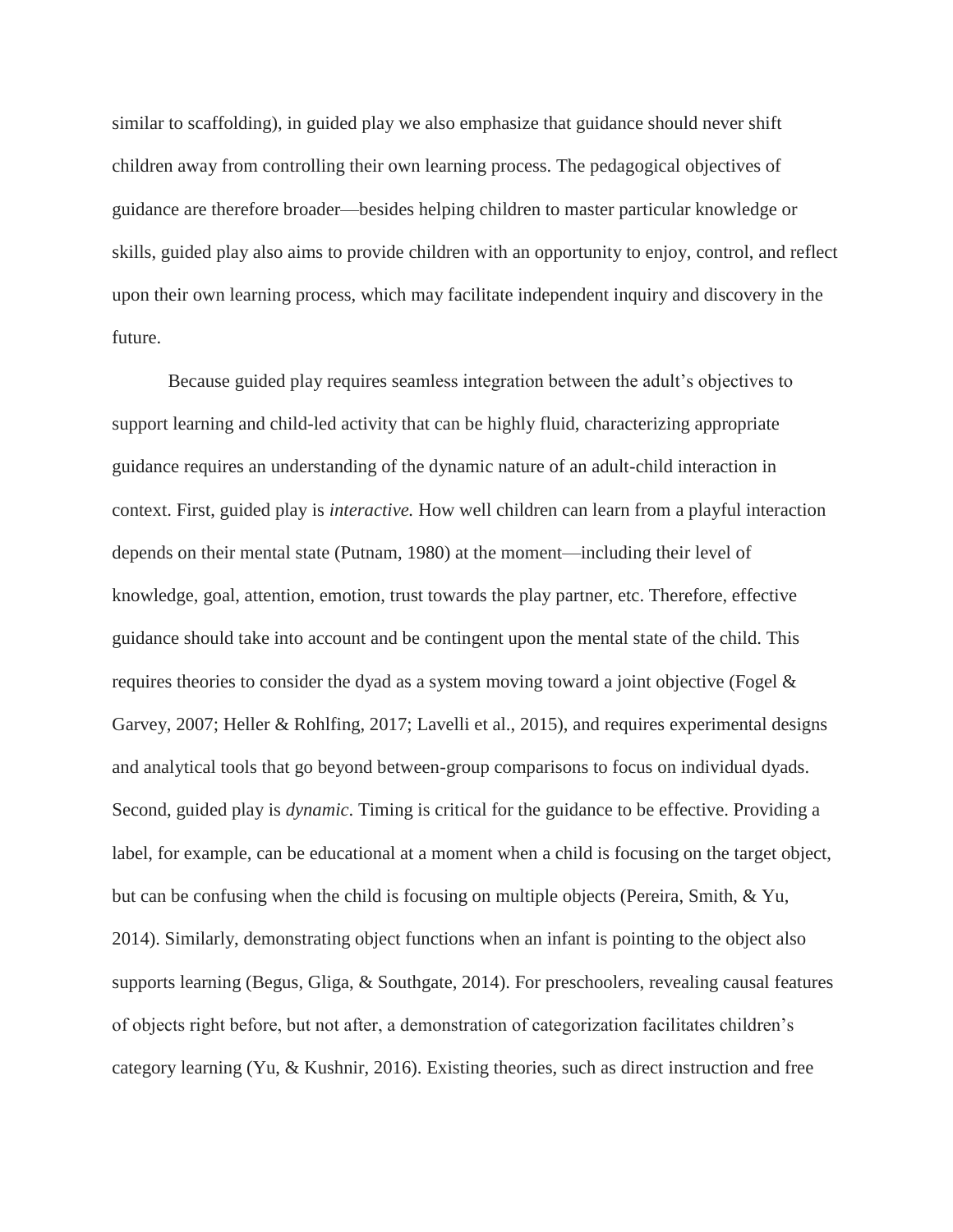play, and methodological tools, such as standard statistical tests, are optimized for discrete interventions and are usually applied uniformly across groups of individuals. Characterizing the dynamic nature of guided play will require development of new theories and tools to capture interventions along a continuous timeline. In what follows, we detail these theoretical and methodological matters, the tools that may be used to address them, and the prospects for a theory of guided play.

# **Theoretical challenges and opportunities for guided play**

Free play and direct instruction have long been contrasted in education and cognitive development (Dewey, 1933; Hirsh-Pasek, Golinkoff, Berk, & Singer, 2008; Kirschner, Sweller, & Clark, 2006; Mayer, 2004), and existing mathematical and computational models for the two scenarios have likewise been developed separately because they typically focus on different aspects of learning (Nelson, 2005; Shafto, Goodman, & Griffiths, 2014). Free play is based on the constructivist views of learning, which portrays learning as an active process during which the learner repeatedly intervenes on their environment, and update their beliefs based on information gathered from these experiences (Piaget, 1952). Correspondingly, computational models of free play have largely focused on how to sequentially choose evidence during learning (Markant & Gureckis, 2014; Nelson, 2005; Settles, 2010; McCormack, et al., 2016). These models generate predictions about how the optimal next step will depend on the current state and are therefore *dynamic*. However, such models are inadequate to capture the *interactive* aspect of guided play because they do not usually simulate a social partner whose behavior is contingent on the learner.

In contrast, direct instruction emphasizes the necessity of outside instructions for learners to successfully navigate a learning task (Kirschner, Sweller, & Clark, 2006), and focuses on what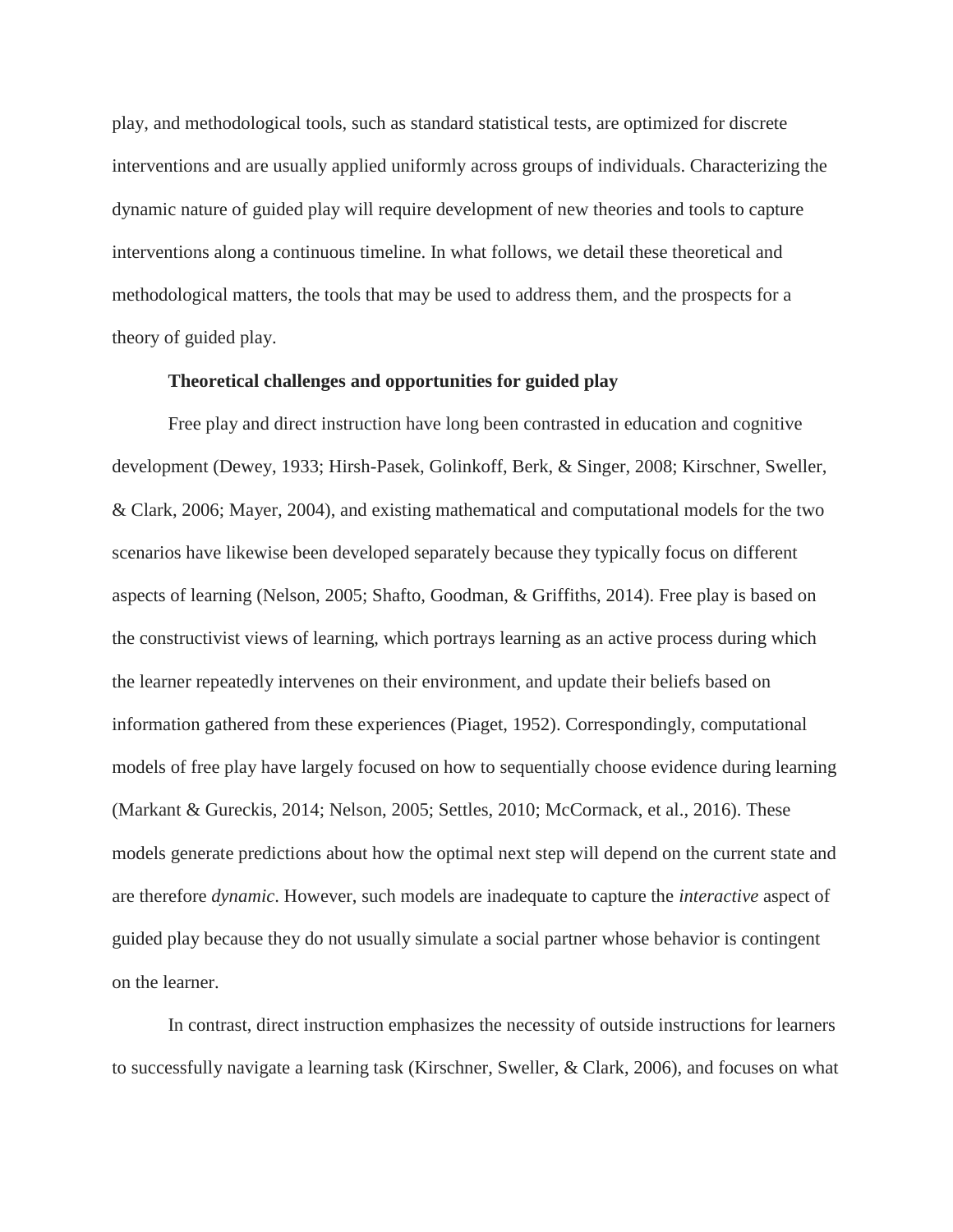content should be delivered by instruction (Mayer, 2004). Correspondingly, computational models of direct instruction have focused on the evidence teachers should select to lead learners to the correct answer, given the learner's current beliefs (Rafferty, Brunskill, Griffiths, & Shafto, 2015; Shafto & Goodman, 2008; Shafto, Goodman, & Griffiths, 2014; Shafto, Goodman, Frank, 2012; Zhu, 2015; Frank, 2014). Some of these models simulate the *interactive* nature of teaching and learning through modeling the teacher and the learner's reasoning about the other's knowledge levels and objectives (Shafto & Goodman, 2008; Shafto, et al., 2012, 2014). However, these models are not *dynamic*; they select evidence with the immediate goal of the learner arriving at the correct inference. When dynamic extensions have been proposed, they encounter significant computational challenges that render the models of limited use for modeling real-life scenarios (Rafferty, et al., 2015; Yang & Shafto, 2017).

Theories and models of epistemic trust may inform modeling of dynamic interactions between a teacher and a learner. The literature on epistemic trust has investigated the dynamics of reasoning, focusing on a learner's sensitivity to both a teacher's prior knowledge in a given domain (Pasquini, Corriveau, Koenig, & Harris, 2007; Sobel & Corriveau, 2010) as well as her social group membership when making decisions about whom to trust (Chen, Corriveau, & Harris, 2013; Kinzler, Corriveau, & Harris, 2011). Models of epistemic trust (Shafto, Eaves, Navarro, & Perfors, 2012; Eaves & Shafto, 2012; 2017) tend to build upon aforementioned models of direct instruction. Although both of these bodies of work make the prediction that children's epistemic and social evaluation of a teacher should influence their trust in her (and therefore, their sensitivity to her guidance), to date, both the experimental and computational work has focused on the dynamics of trust, but not learning.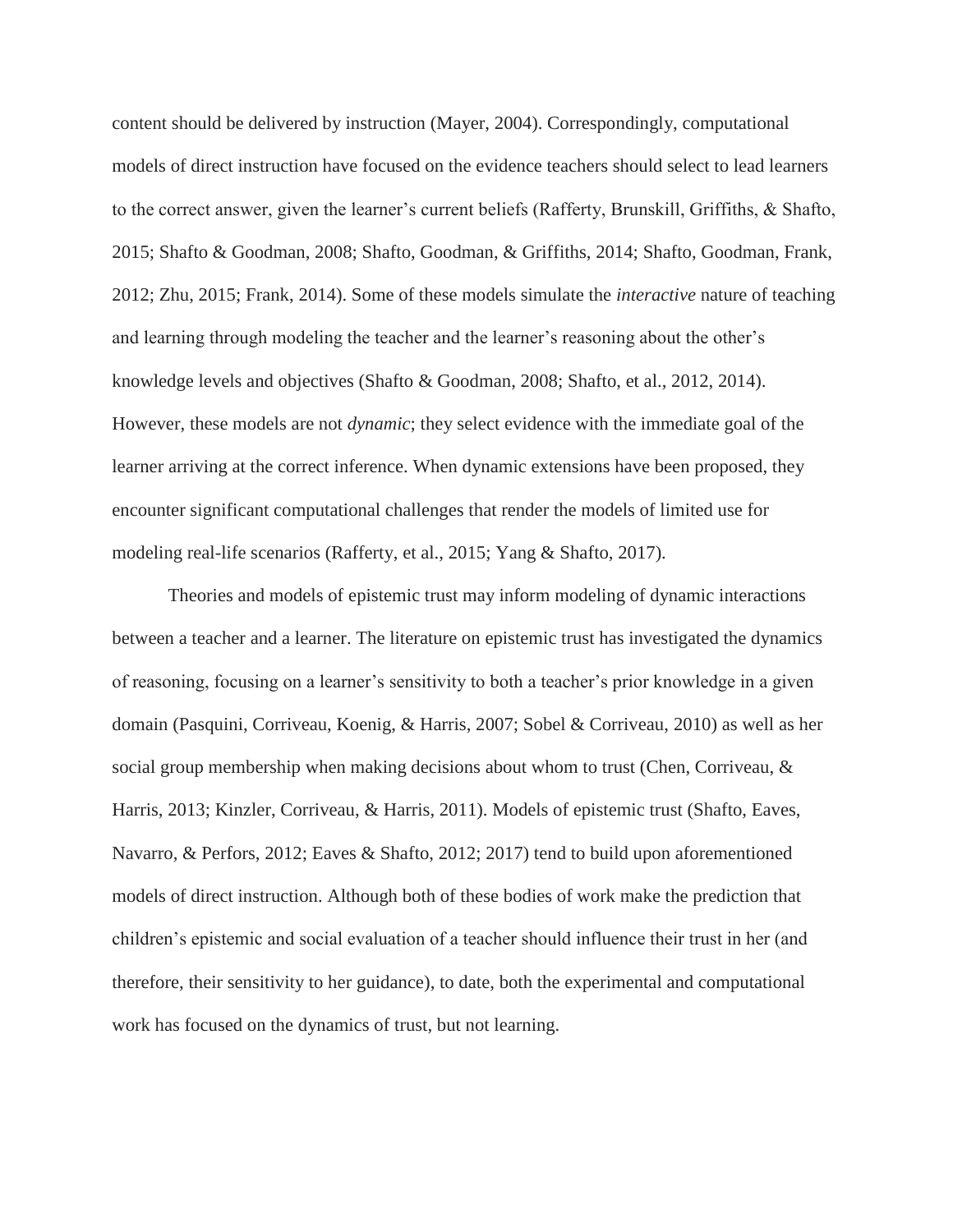Finally, ecological psychology and dynamic systems approaches have been applied to analyze dynamic interactions between adults and children (Bronfenbrenner, 1986; Fogel & Garvey, 2007; Thelen & Smith, 1996). These approaches were foundational in emphasizing the need to view adult-child interactions as a system that evolves through time, as well as the need to situate these interactions in the immediate environment. They also provided invaluable computational tools to analyze patterns of co-activities that emerges along time. Because formal dynamic systems models often focus on overt behavior, applying these models to guided play may require an extension which takes into account the mental state and inferential capacities of both learners and guiding adults.

A unified theory of guided play must combine strengths from previous research to capture the interactive and dynamic nature of learning. A key challenge for proposing such a theory is the development of theoretical frameworks that avoid simulating every possible mental state of the teacher and the learner, which would create intractable computational problems. Even the simplest learning situations involve many potential choices by both learners and guiding adults. For example, when an adult guides a child to learn the name of an object, the adult could choose from a variety of actions (e.g., pointing to the object, holding it, looking at the child, or looking at the object) as well as utterances (e.g., naming the object, or asking a question), and the child could also respond in a variety of ways (e.g., reaching for the object, repeating the word, or displaying a puzzled face). Adults and children nevertheless navigate such situations, making choices while balancing short- and long-term objectives. To simulate these capacities, one approach is to adopt simplified computational models similar to those employed in the educational technology literature. One example is Bayesian knowledge tracing, which instead of modeling the learner's full belief state, focuses on whether the learner has the correct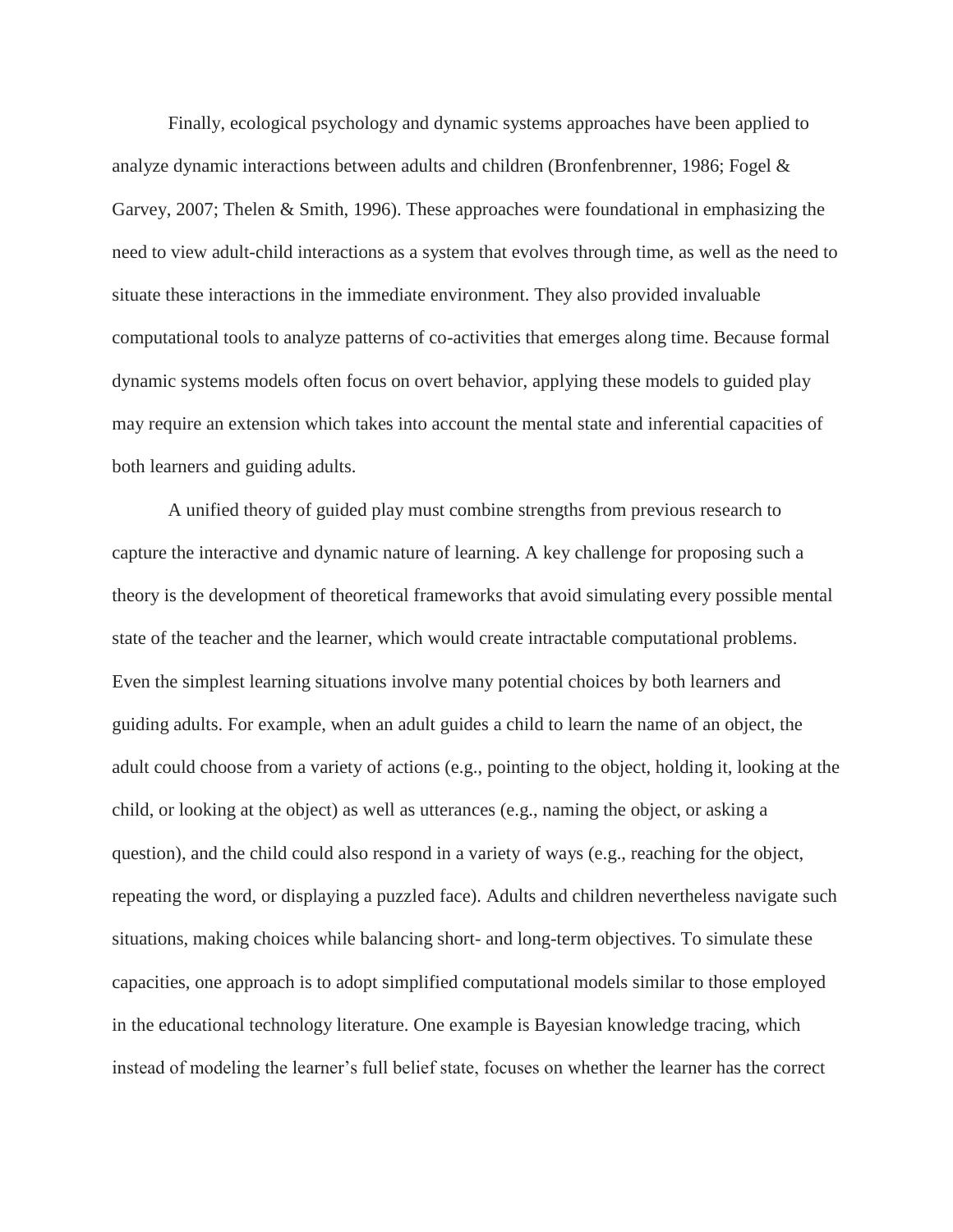concepts (Corbett, Anderson, 1995; Yudelson, Koedinger, & Gordon, 2013). A second approach is to use task-specific information to limit the set of relevant actions. For example, an approach that pairs observation of naturalistic adult-child interaction during a task with an experiment that measures the learning outcome of that task could help to identify the task-relevant subset of information (Yu, Bonawitz, & Shafto, 2017). Subsequent experimental studies could then test predictions of the model on this reduced set of relevant information rather than the whole set of logical possibilities.

#### **Methodological challenges and opportunities for guided play**

The interactive and dynamic properties of guided play also pose questions for experimental design and analysis that may require modifications of existing tools and the development of new ones. One source of methodological challenges arises from variations in the effectiveness of guidance based on individual characteristics of the child. Guidance *content* that is effective for one child may not be effective for a different child. For example, two children may have different misconceptions about what constitutes a triangle (Fisher et al., 2013): One may think a triangle needs to have the point at the top, whereas the other may think a triangle needs to have all acute angles. In this case, different examples should be presented to guide these two children away from their respective misconceptions: It would be more effective to show the first child a real triangle with point in the bottom, and show the second child an obtuse triangle. This intuition is supported by research: Research in category learning has shown that a set of evidence that is effective in facilitating one person's learning may be less effective when presented to another person (Markant & Gureckis, 2014; Sim, Tanner, Alpert, & Xu, 2015). In addition, individual differences in children's background knowledge, cognitive style, and experiences with different sociocultural practices can all influence the effectiveness of presenting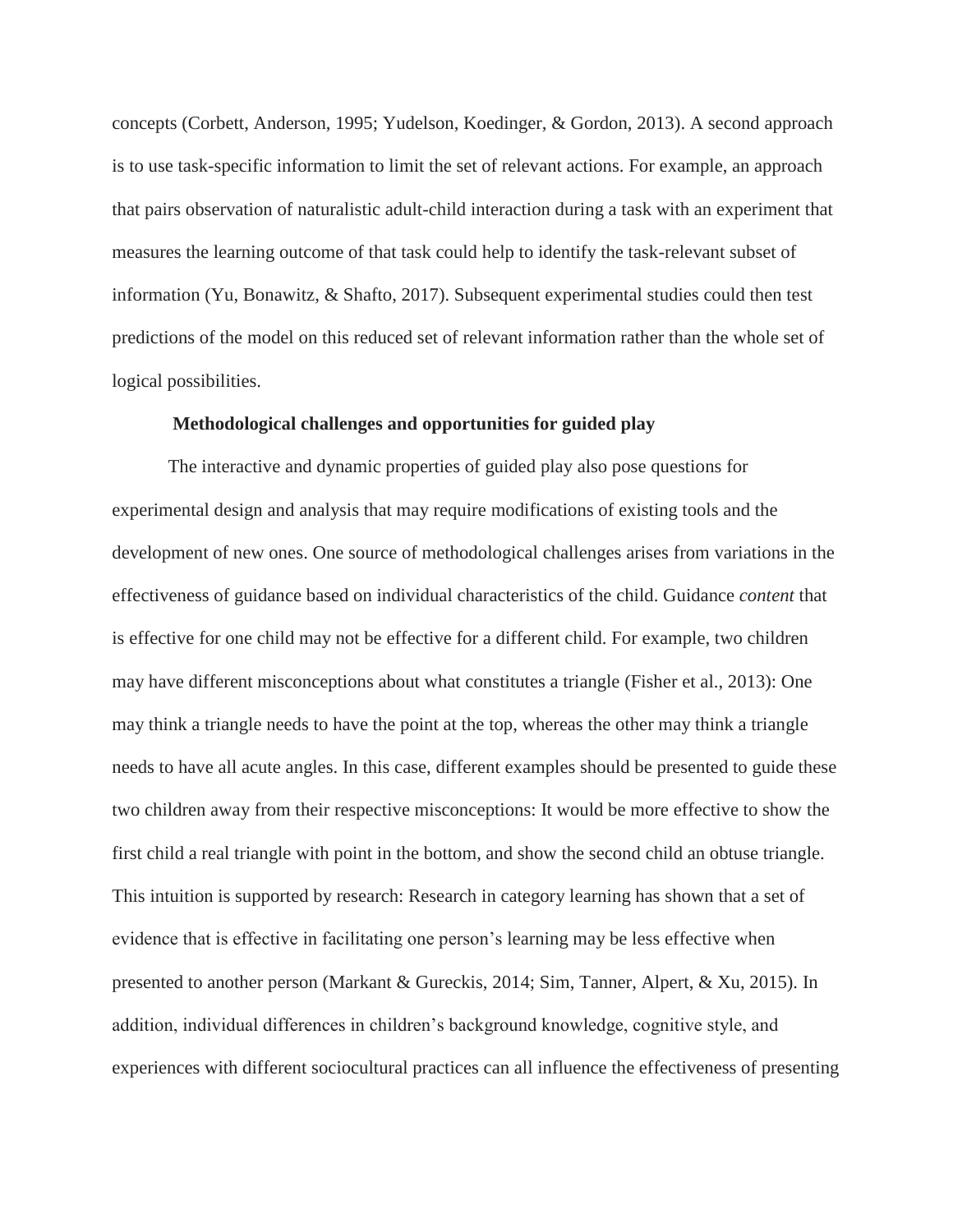certain content to them (Gutiérrez & Rogoff, 2003; McNamara, Kintsch, E., Butler-Songer, & Kintsch, W. 1996; Price, 2004). Individual differences remain an important topic for further research.

The *timing* of guidance is also important: Well-timed guidance that is contingent upon the child's prior actions may impact child learning outcomes differently than if the same guidance is not well-timed (Pereira, Smith, & Yu, 2014). Such variability in guidance content and timing poses challenges to typical random-assignment controlled experiments, as uniform interventions applied to groups of randomly assigned individuals do not necessarily test the interactive and dynamic predictions of guided play. Yet observational designs are insufficient to tease apart the causal relations between components of guided play and children's learning outcomes. Therefore, new methods and analytical tools are required to select the content and timing of guidance to maximally inform our understanding of the mechanisms involved in guided play.

Advances in data science and technology may provide tools for addressing some of these challenges by providing an opportunity for real-time analysis and feedback, as well as (semi- )automatic analysis of large amounts of time series data. For example, in word-learning scenarios, children look at the experimenter more when they are uncertain about an object label (Hembacher, deMayo, & Frank, 2017). Thus, an overt behavior, here eye gaze, reveals important information about the learner's mental state, and could represent opportunities for guidance. Technological advances in eye-tracking equipment and data sharing mechanisms have allowed for the collection and sharing of large-scale, live-stream video data from naturalistic adult-child interactions (Databrary, 2012; Franchak, Kretch, Soska, & Adolph, 2011). However, coding and analysis of children's looks are usually conducted manually, which restricts the amount of data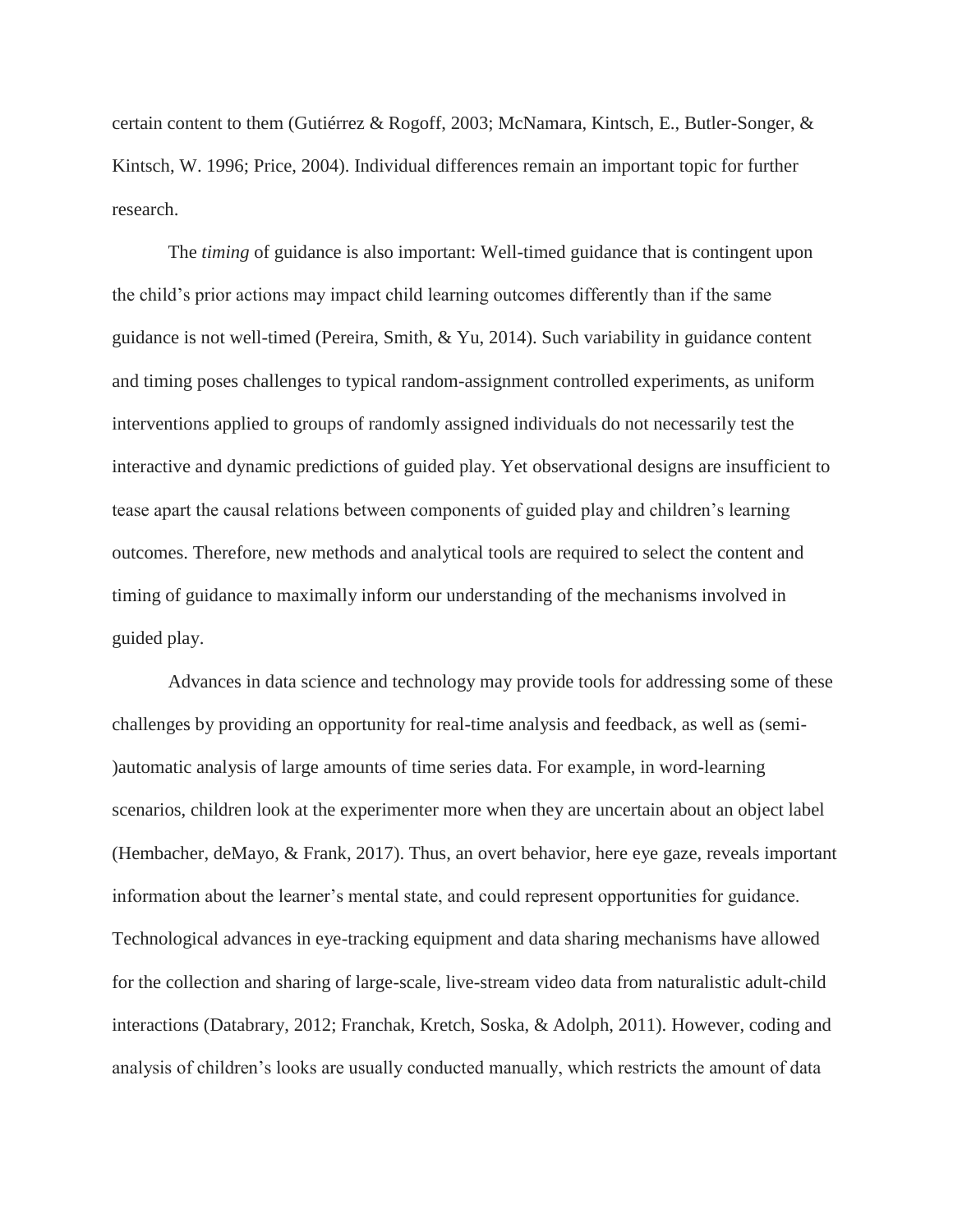that can be utilized and precludes real-time feedback during the interaction. Applying tools of automatic decoding of eye movements and looking, such as those used in vision research (Borji & Itti, 2014; Duc, Bays, Husain, 2008; Gottlieb, Oudeyer, Lopes, & Baranes, 2013), may allow for the online recognition of the referent associated with the child's gaze, which, in turn, may help to nominate a range of appropriate guidance "moves" that are contingent upon the child's attention and mental state. Indeed, research in social robotics has implemented gaze and action detection in robot *learners* to infer human teachers' pedagogical intent based on their gaze and actions, and to react in a contingent way (e.g., when the teacher showed an object with pedagogical cues, the robot turned head to the same object; then when the teacher looked back at the robot's eyes and labeled the object, the robot looked at the teacher and smiled). Human teachers were more engaged and more likely to attribute human-like traits to the robot when the robot displayed these contingent reactions (Lohan, et al., 2012). Similar algorithms may also support *teachers* who provide guidance contingent on the learner's behavior.

Similarly, the learner's affect and engagement plays an important role (Rader & Hughes, 2005; Greene & Noice, 1988). In guided play, the joy that accompanies play helps to sustain motivation, interest, and excitement, which should be associated with enhanced learning outcomes (Hirsh-Pasek & Golinkoff, 2003; Weisberg, et al., 2016). Unfortunately, given the time-intensive nature of affect coding, the evidence relating affective states to improved learning outcomes is less extensive. Data science tools may be used to automatically identify affect and engagement in real-time video streams for analysis, and to time guidance to foster affect that predict positive short term and long term learning (Baker, LoBue, Bonawitz, & Shafto, 2017; Littlewort, et al., 2006; Yao, Shao, Ma, & Chen, 2015). Such analytical tools would allow for direct tests of guided play predictions related to the timing of learning, while employing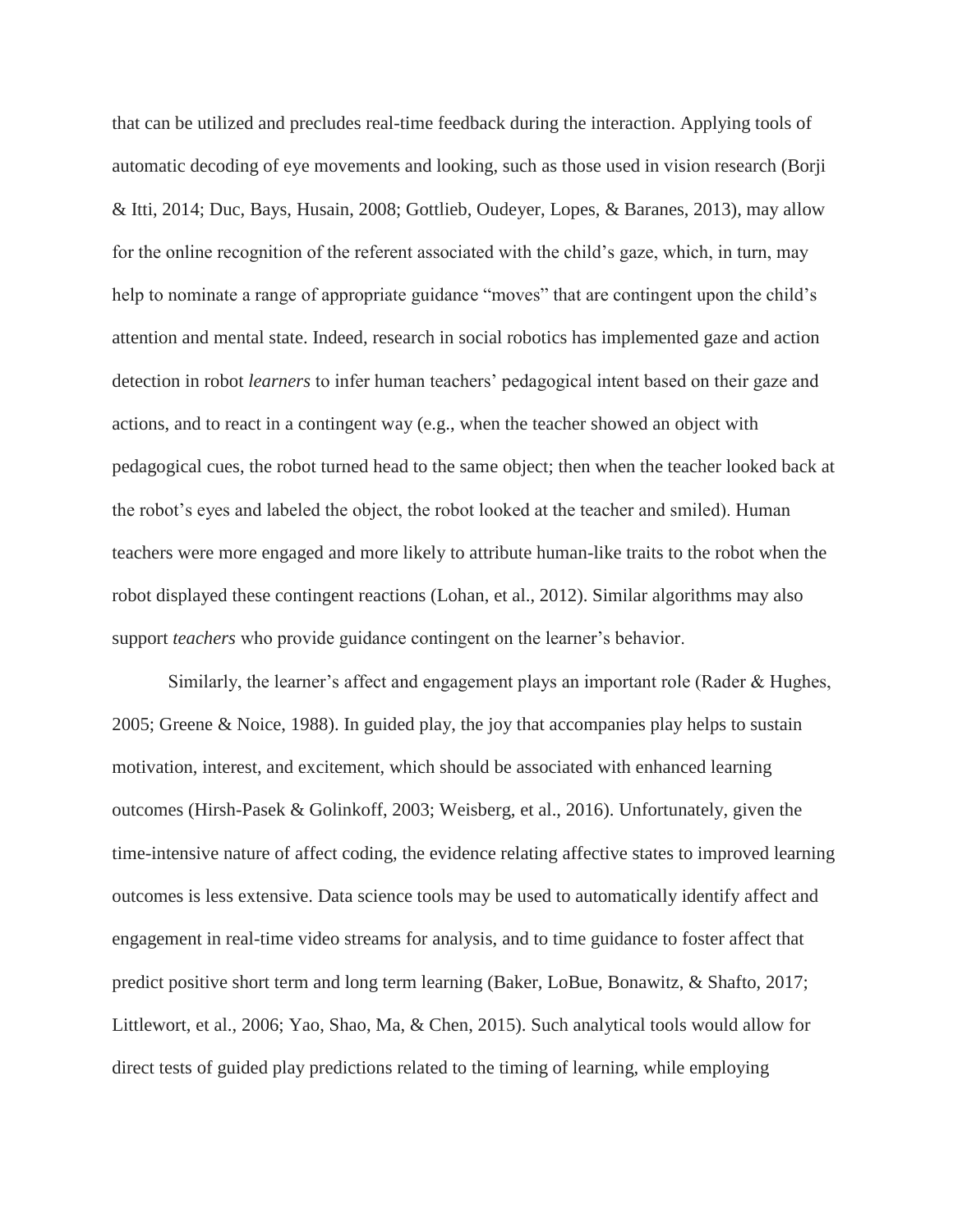experimental designs that are similar to those typically used in the developmental and educational literature.

### **Coupling computational models and data science tools**

A more ambitious possibility is to couple models and data science tools to create experiments highlighting times when interventions may yield the strongest test of the theory. Attempts at interactive, dynamic approaches to teaching can be found in the literature of social robotics and intelligent tutoring systems (Anderson, Boyle, & Reiser, 1985; Breazeal, 2002; Clement, Roy, Oudeyer, & Lopes, 2015; Lohan, et al., 2012; Nguyen & Oudeyer, 2014; Thomaz & Breazeal, 2008; Vollmer, et al., 2014), in which data from expert teachers have been used to train algorithms to learn the contingencies between learner's behavior and teachers' appropriate response (Ruvolo, Whitehill, Virnes, & Movellan, 2008). Such data-driven approaches can serve as a first step for identifying patterns in guided-play interactions. However, to understand characteristics of effective guidance, we also need theory-driven computational models that can represent children's mental states based on their behavior. Such models differ from existing intelligent tutoring systems in that instead of teaching knowledge in specific domains, they are designed to understand the general principles of effective guidance in a wide range of child-led activities that may or may not have an explicit learning goal. Coupling such models with empirical data could inform an algorithm that predicts appropriate guidance based on children's behavior, which could in turn be used in experiments to verify the effect of guidance on children's learning. These experiments would have significant advantages relative to classic training studies, as the intervention is based on an online algorithm which would adapt based on children's moment-by-moment behavior.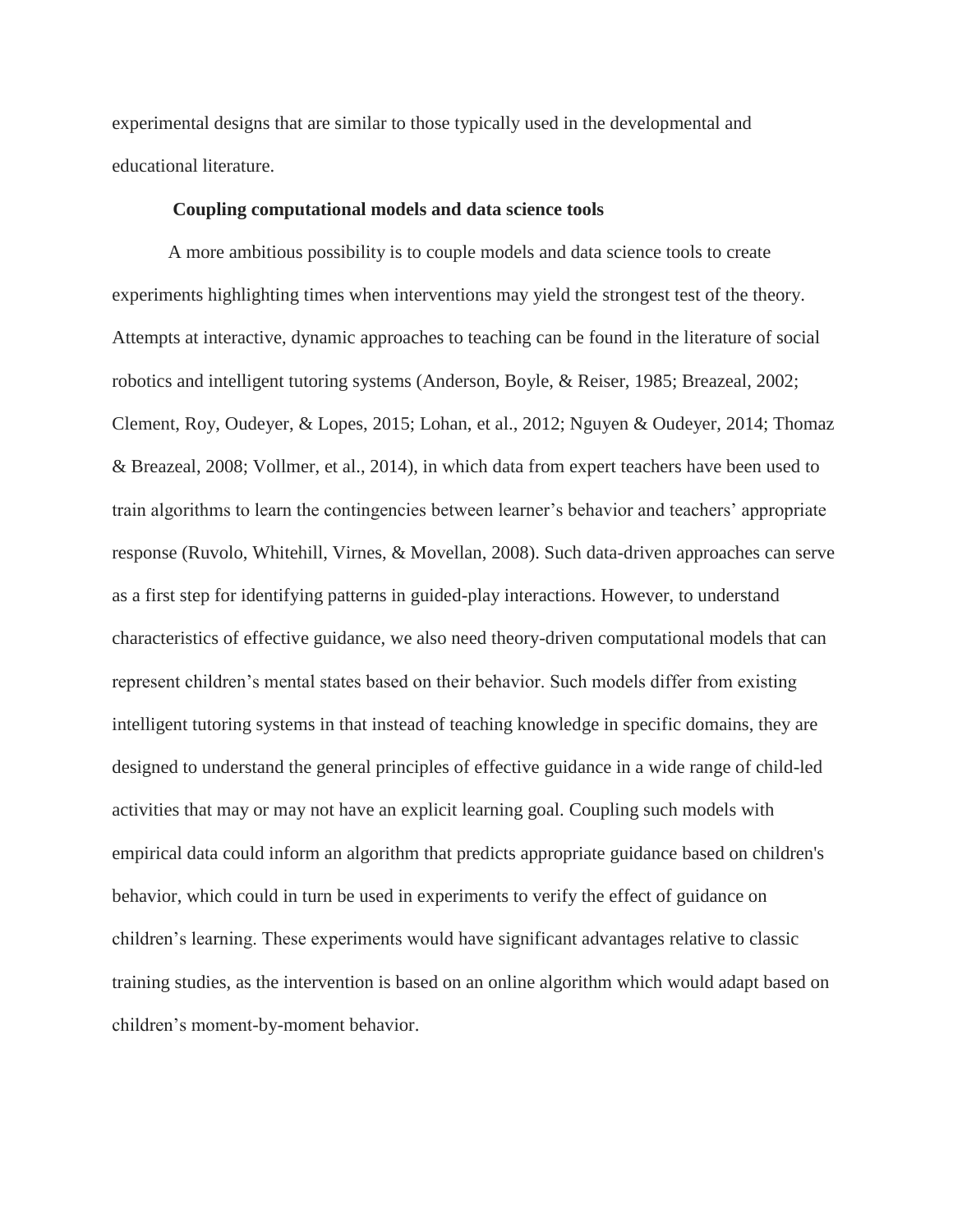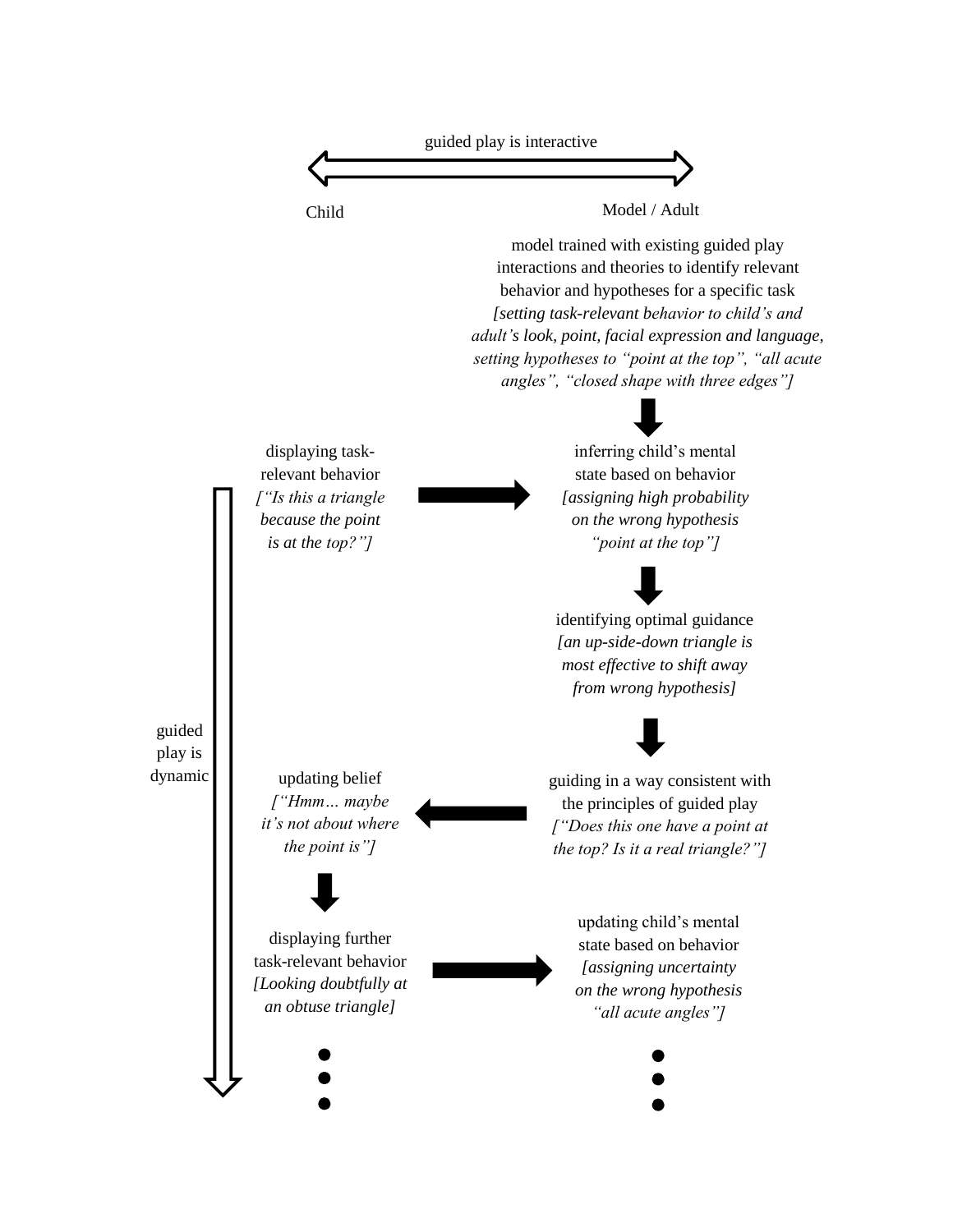Figure 1. We propose a framework that integrates computational modeling and data science to address challenges brought by the interactive and dynamic nature of guided play. By modeling children's moment-to-moment mental state from their task-relevant behavior, the proposed framework identifies guidance that are optimized in terms of timing and form, with the objective of sustaining the children's interests toward the learning goal. The italic text provides an example of learning geometric shapes (Fisher et al., 2013) to show how the framework could be implemented to a specific guided play interaction. This framework can facilitate research of guided play by identifying key aspects of guidance within the dynamic and complex interactions children experience in their everyday environment.

Consider how such computational models could be applied to a recent study of guided play (Fisher et al., 2013). This study examined different pedagogical methods on preschoolers' learning of geometric shapes, with increased learning in guided play as compared to didactic instruction and free play. In the guided play condition, the experimenter presented two typical examples (e.g., upright triangles) and two atypical examples (e.g., inverted triangles) in a playful manner, and asked children to determine what makes them the same shape. During children's active exploration the experimenter used questions, encouragement, and feedback to guide them towards the correct answer. Yet, because the interaction was dynamic, the manner and timing of adult guidance were not prespecified in the experimental design, which makes it difficult to pinpoint what aspects of guidance resulted in the enhanced learning outcomes.

Following the aforementioned framework, existing videos of guided play interactions could be used to train a computational model of learning geometric shapes in four steps: First, data science tools can identify a set of common task-relevant behavior during children's active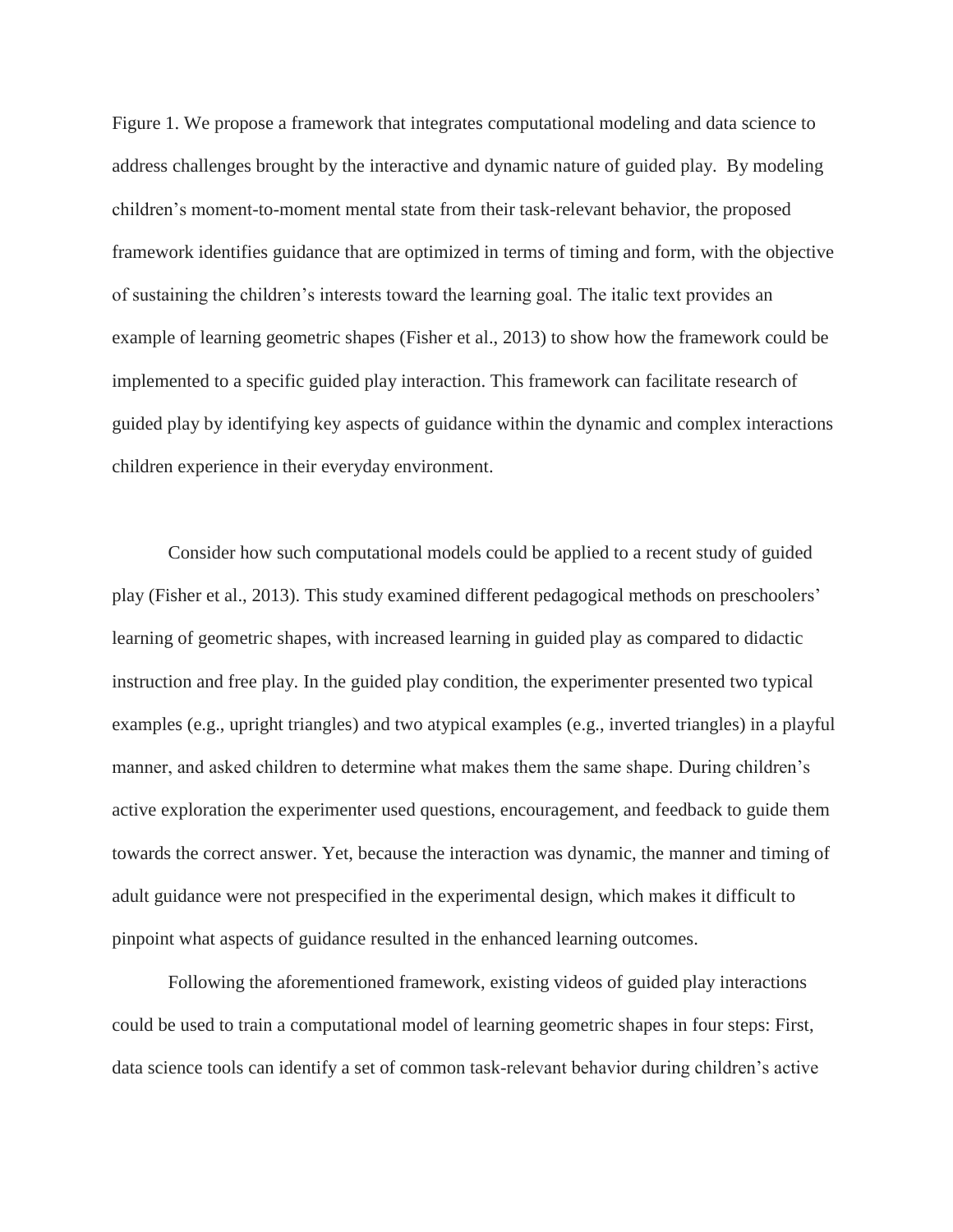exploration, and cluster behaviors into categories (e.g., children's looking and pointing may be categorized as seeking guidance from the experimenter; their emotion as confident vs. doubtful; their language as statements or questions). Tools of this stage could build upon advances in (semi-)automatic recognition of eye gaze (e.g., Lohan, et al., 2012; Smith, Yu, Yoshida, & Fausey, 2015), emotion (e.g., Baker, LoBue, Bonawitz, & Shafto, 2017; Nojavanasghari, Huang, & Khan, 2018), natural language including information-seeking questions (e.g., Rothe, Lake, & Gureckis, 2016), among others.

Second, a computational model can be used to simulate children's moment-to-moment beliefs about geometric shapes based on these behavioral patterns. For example, if children point to an upright triangle, look doubtfully at the experimenter, and ask "Is this a triangle because the point is at the top?", their presumed belief about triangles would shift towards the wrong hypothesis of "point at the top", with a flat distribution indicating uncertainty. The model at this stage could be built upon existing work that links behavior with mental states on a microgenetic scale, including those that model shifting hypotheses (e.g., Bonawitz, Denison, Gopnik, & Griffiths, 2014), epistemic trust (e.g., Eaves & Shafto, 2017), and automatic goal inference (inverse reinforcement learning; e.g. Baker, Saxe, & Tenenbaum, 2009).

Third, a model of guidance can identify the most effective intervention given children's current belief. For example, in the aforementioned scenario, to shift children's belief away from the wrong hypothesis and towards the correct hypothesis, the best example to show may be a real triangle with the point at the bottom. Existing models of teaching, such as the model presented in Rafferty, et al., 2015, has used partially observable Markov decision process to optimize teaching actions given the learner's observed behaviors as well as previous teaching actions. Similar approaches could be used to build models that optimize guidance based on children's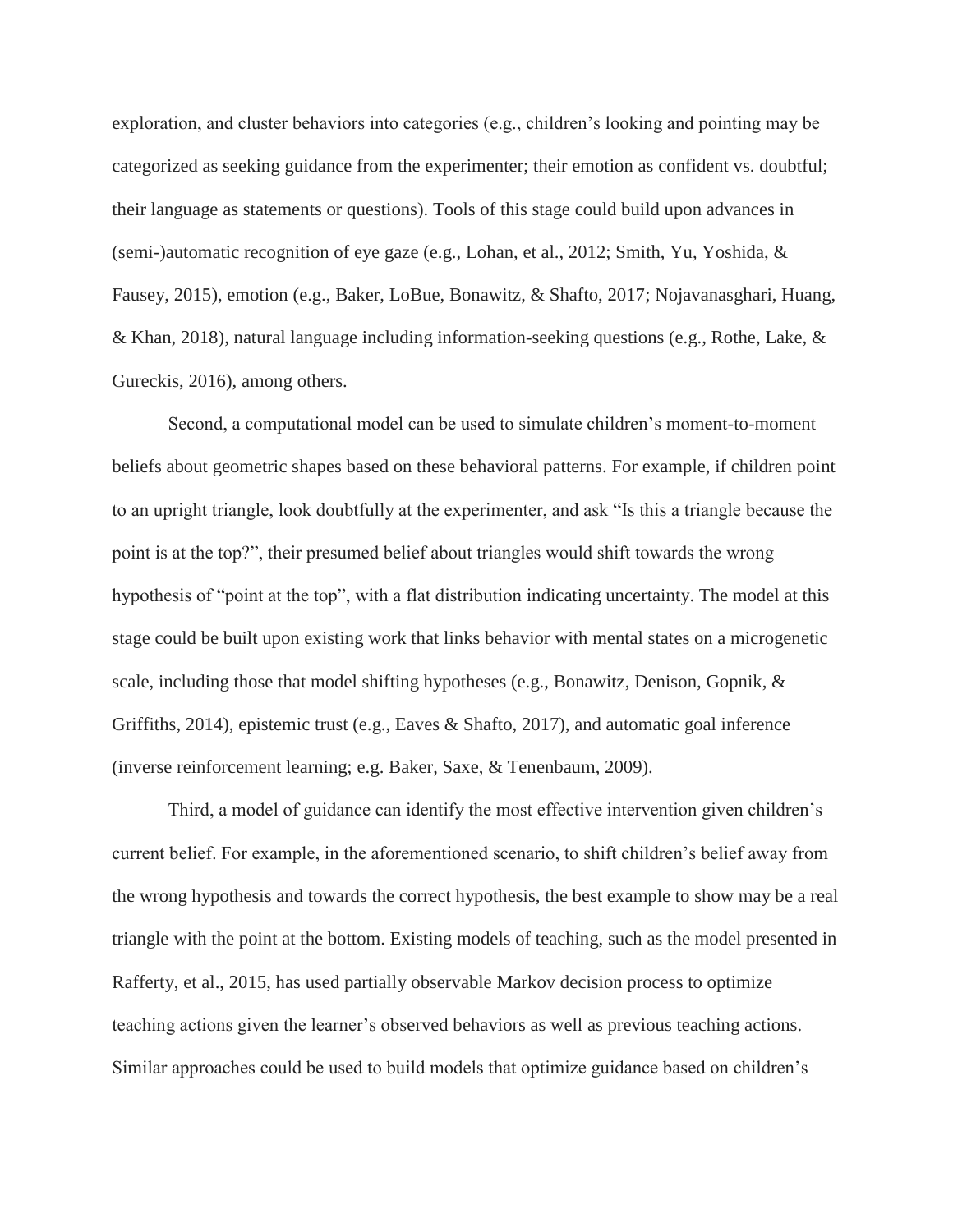current belief. Importantly, the model is not intended to immediately lead the child to the correct hypothesis as in direct instruction (e.g., "Triangles are shapes bounded by three edges and three vertices"), rather it optimizes the child's interest to guide them toward the correct hypothesis. In this way, guided play remains child-led.

Finally, the recommended intervention can be carried out by the experimenter in a way that is consistent with the principles of guided play (e.g., through questions like "What about this one [pointing to the inverted triangle]? Does it have point at the top? Is it a real triangle?").

Once trained, this model will significantly advance our understanding of 1) how individual children grasp concepts of geometric shapes; 2) common misconceptions along the way; and 3) optimal interventions. The resulting model-based interventions allow for guidance tailored to the learner's moment-by-moment belief states.

## **Prospects and directions for a theory of guided play**

For children, learning takes place everywhere, all the time, and often involves interactions by the learner with more knowledgeable individuals. This ubiquity of learning opportunities can be exploited by providing subtle guidance that is contingent on the environment and children's current mental state (Ridge, et al, 2015). Although research has highlighted the advantage of guided play, as compared to direct instruction or free play for facilitating learning (Alfieri, et al., 2011; Fisher, et al., 2013; Haden, et al., 2016; Sim & Xu, 2017; Yu, Landrum, Bonawitz, & Shafto, under review), pinpointing the optimum content and timing of guidance requires an understanding of the interactive and dynamic nature of an adultchild interaction.

We suggest that integrating computational models and data science tools may help lay out an avenue towards an empirically grounded and computationally precise framework of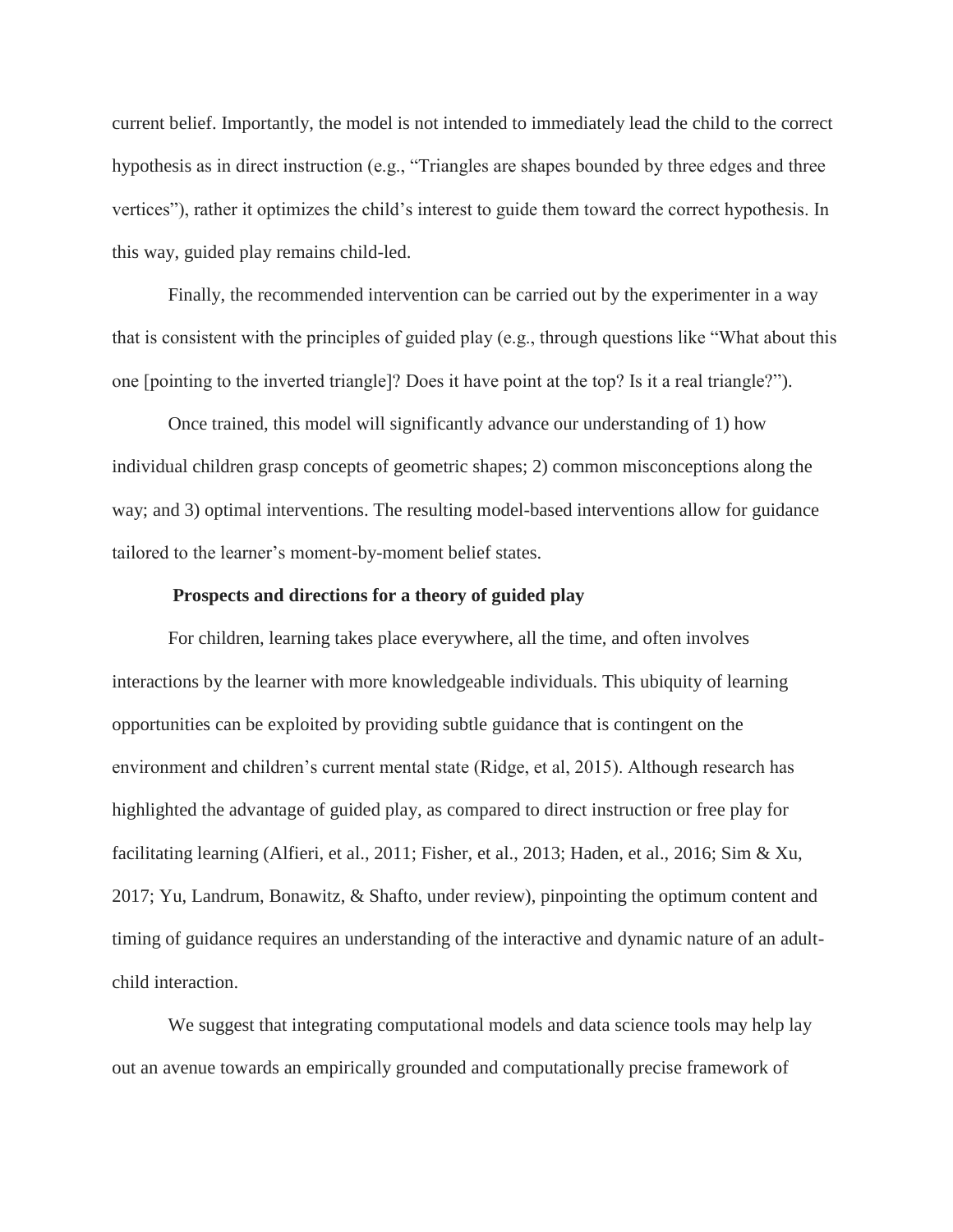guided play. *By modeling children's moment-to-moment mental state and the responsive behavior from adults, the proposed model has the potential to identify different components of guided play from dynamic and individualized interactions, and recommend model-based interventions that are optimized in terms of timing and form, with the objective of sustaining the child's interests toward the learning goal.* The resulting theory of guided play could identify key aspects of guidance that makes guided play effective in a particular context, while maintaining the complexity and ecological validity that comes with the interactive and dynamic nature of the theory. The goal is to use this framework to understand how learning proceeds and when it succeeds, which will also depend on the cultural context and individual learner. Future work could further extend the framework from one-on-one interactions in early childhood to more complex learning scenarios and topics, such as those in a classroom setting. We hope such a framework will shed light on principles of optimal environments and practices to facilitate children's learning, and present an example of using new approaches to studying cognitive development.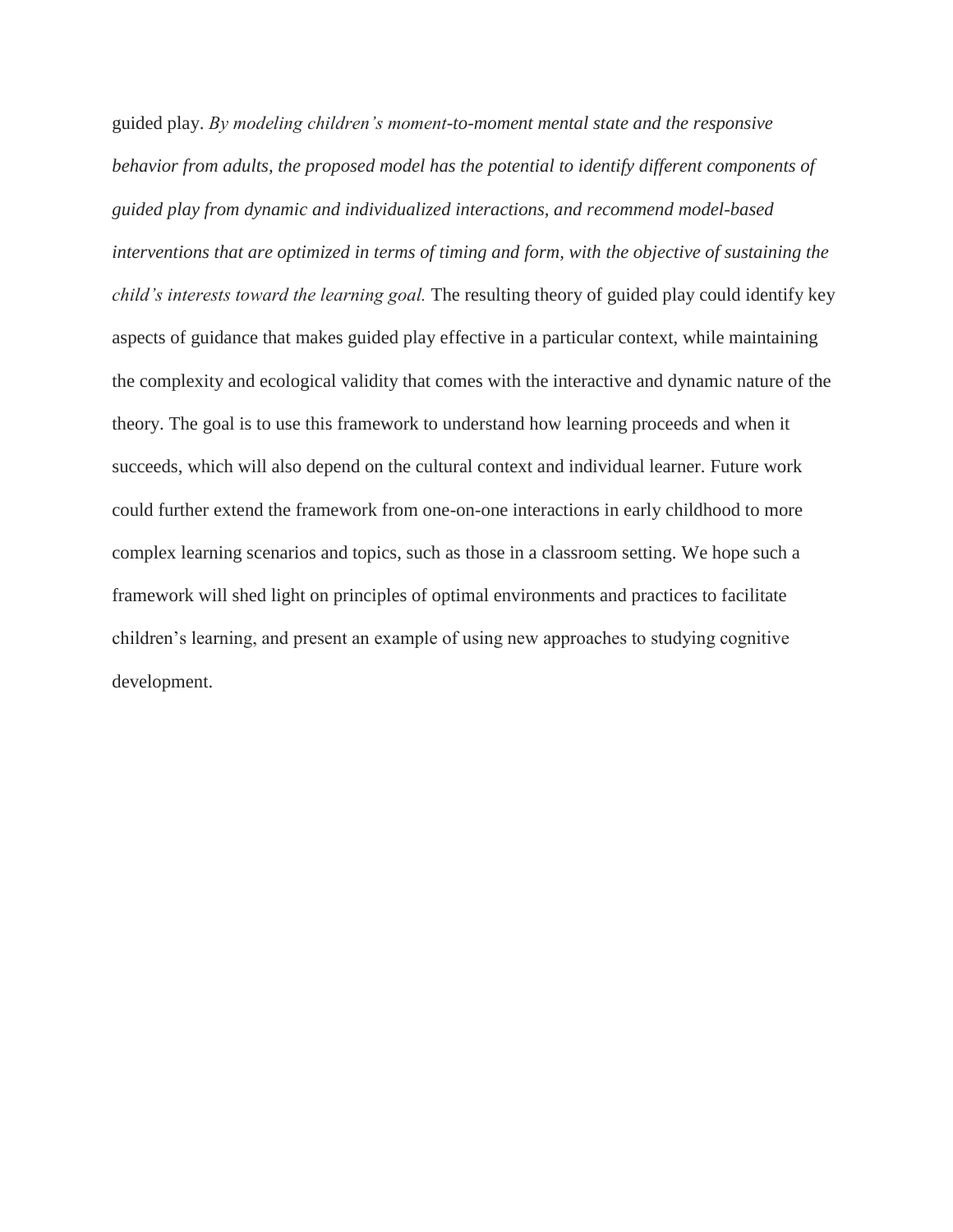### **References**

Alfieri, L., Brooks, P. J., Aldrich, N. J., & Tenenbaum, H. R. (2011). Does discoverybased instruction enhance learning? *Journal of Educational Psychology, 103,* 1–18. doi:10.1037/a0021017

Anderson, J. R., Boyle, C. F., & Reiser, B. J. (1985). Intelligent tutoring systems. *Science*, *228*, 456-462.

Baker, L., LoBue, V., Bonawitz, E.B. & Shafto, P. (2017). Towards automated classification of emotional facial expressions. *Proceedings of the 39th annual conference of the Cognitive Science Society.*

Baker, C. L., Saxe, R., & Tenenbaum, J. B. (2009). Action understanding as inverse planning. *Cognition, 113*(3), 329-349. doi: 10.1016/j.cognition.2009.07.005

Begus, K., Gliga, T., & Southgate, V. (2014). Infants learn what they want to learn: Responding to infant pointing leads to superior learning. *PloS one, 9*(10), e108817. doi:10.1371/journal.pone.0108817

Bonawitz, E., Denison, S., Gopnik, A., & Griffiths, T. L. (2014). Win-Stay, Lose-Sample: A simple sequential algorithm for approximating Bayesian inference. *Cognitive psychology, 74,* 35-65. doi: 10.1016/j.cogpsych.2014.06.003

Bonawitz, E., Shafto, P., Gweon, H., Goodman, N. D., Spelke, E., & Schulz, L. (2011). The double-edged sword of pedagogy: Instruction limits spontaneous exploration and discovery. *Cognition, 120*(3), 322-330. doi:10.1016/j.cognition.2010.10.001

Borji, A., & Itti, L. (2014). Defending Yarbus: Eye movements reveal observers' task. *Journal of Vision, 14*(3), 29-29. doi:10.1167/14.3.29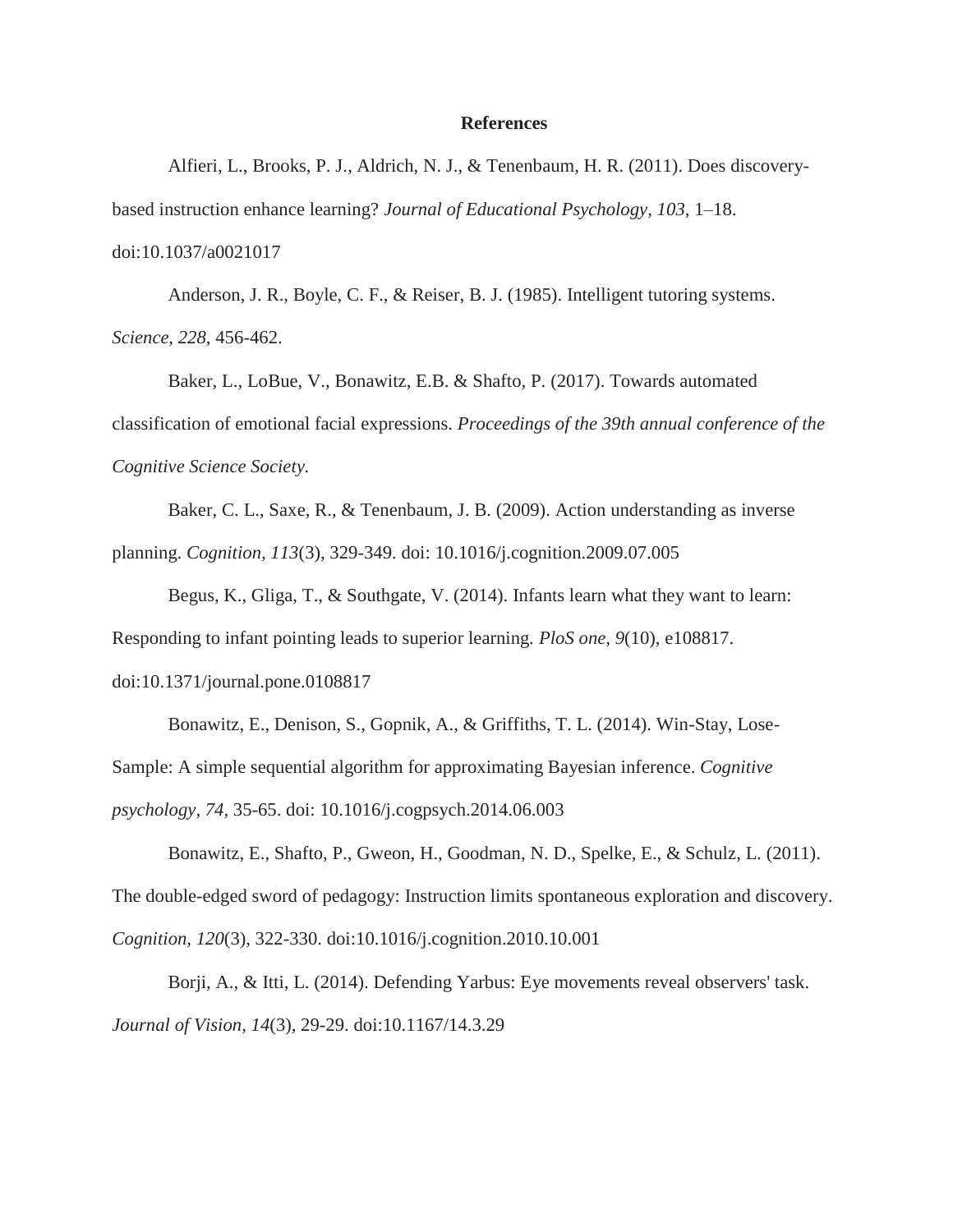Breazeal, C. L. (2002). *Designing sociable robots (Intelligent robotics and autonomous agents).* Cambridge: MIT Press.

Bronfenbrenner, U. (1986). Ecology of the family as a context for human development: Research perspectives. *Developmental psychology, 22*(6), 723.

Bruner, J. S. (1961). The act of discovery. Harvard educational review.

Chen, E. E., Corriveau, K. H., & Harris, P. L. (2013). Children trust a consensus composed of outgroup members—but do not retain that trust. *Child Development, 84*(1), 269- 282. doi: 10.1111/j.1467-8624.2012.01850.x

Clement, B., Roy, D., Oudeyer, P.-Y., & Lopes, M. (2015). Multi-Armed Bandits for Intelligent Tutoring Systems. *Journal of Educational Data Mining (JEDM), 7*(2), 20-48.

Clements, D. H., & Sarama, J. (2014). *Learning and teaching early math: The learning trajectories approach.* New York: Routledge

Corbett, A. T.; Anderson, J. R. (1995). Knowledge tracing: Modeling the acquisition of procedural knowledge. *User Modeling and User-Adapted Interaction, 4*(4): 253–278.

Csibra, G., & Gergely, G. (2009). Natural pedagogy. *Trends in Cognitive Sciences, 13*(4), 148-153. doi:10.1016/j.tics.2009.01.005

Databrary. (2012). *The Databrary Project: A video data library for developmental* 

*science.* New York: New York University. Retrieved from http://databrary.org

Dewey, J. (1933). *How we think: A restatement of the relation of reflective thinking to the educational process.* Lexington, MA: Heath, 35, 64.

Duc, A. H., Bays, P., & Husain, M. (2008). Eye movements as a probe of attention. *Progress in Brain Research, 171,* 403-411. doi: 10.1016/S0079-6123(08)00659-6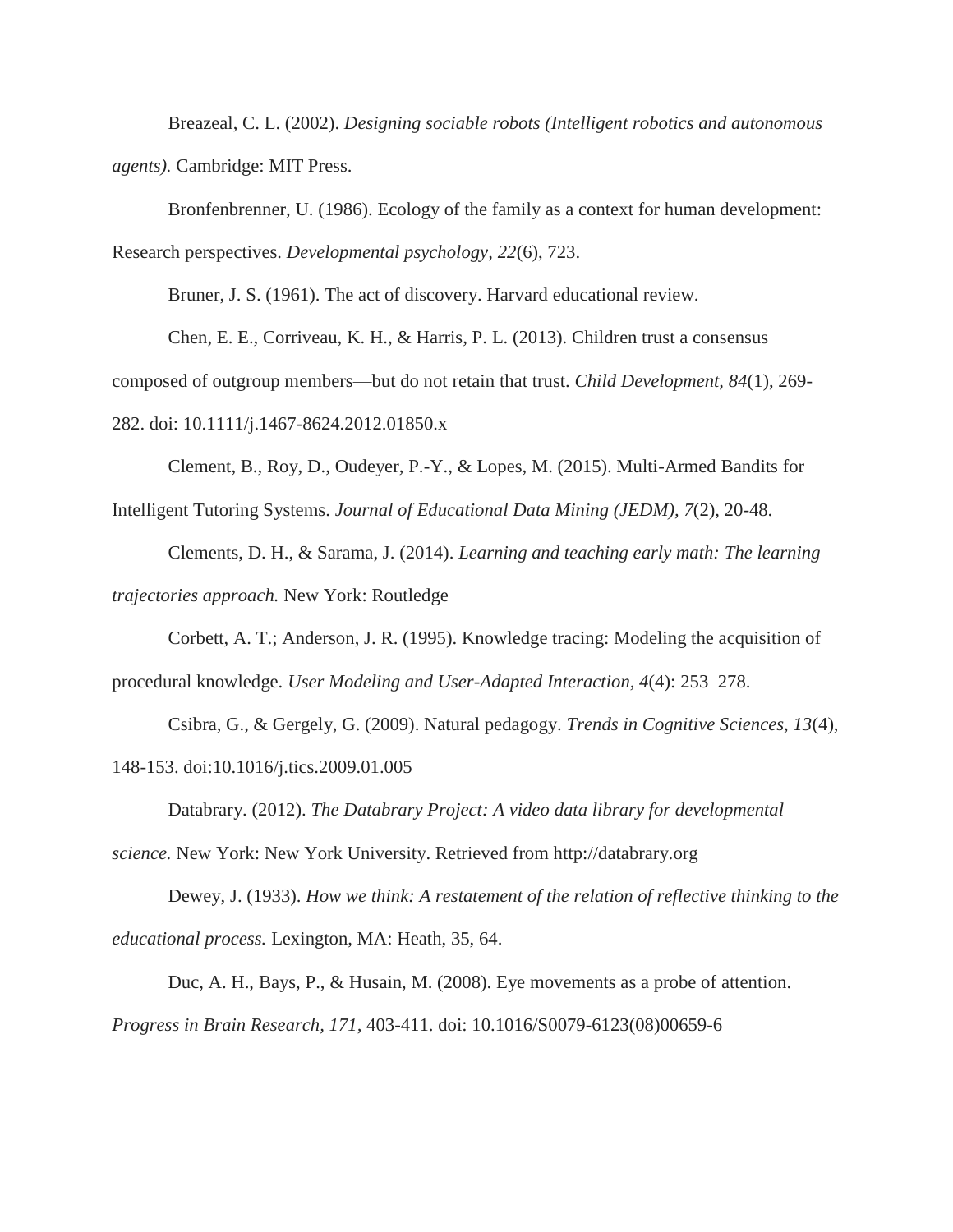Eaves, B. S., & Shafto, P. (2012). Unifying pedagogical reasoning and epistemic trust. *Advances in Child Development and Behavior, 43,* 295-319. doi: 10.1016/B978-0-12-397919- 3.00011-3

Eaves, B. S., & Shafto, P. (2017). Parameterizing developmental changes in epistemic trust. *Psychonomic Bulletin & Review, 24*(2), 277-306. doi: 10.3758/s13423-016-1082-x

Fernández, M., Wegerif, R., Mercer, N., & Rojas-Drummond, S. (2001). Reconceptualizing" scaffolding" and the zone of proximal development in the context of symmetrical collaborative learning. *The Journal of Classroom Interaction, 36/37,* 40-54.

Fisher, K. R., Hirsh-Pasek, K., Newcombe, N., & Golinkoff, R. M. (2013). Taking shape: Supporting preschoolers' acquisition of geometric knowledge through guided play. *Child Development, 84*(6), 1872-1878. doi: 10.1111/cdev.12091

Fogel, A., & Garvey, A. (2007). Alive communication. *Infant Behavior and Development, 30*(2), 251-257. doi:10.1016/j.infbeh.2007.02.00

Franchak, J. M., Kretch, K. S., Soska, K. C., & Adolph, K. E. (2011). Head-mounted eye tracking: A new method to describe infant looking. *Child Development, 82*(6), 1738-1750. doi: 10.1111/j.1467-8624.2011.01670.x

Frank, M. (2014). Modeling the dynamics of classroom education using teaching games. *Proceedings of the 36th annual conference of the Cognitive Science Society.*

Gottlieb, J., Oudeyer, P.-Y., Lopes, M., & Baranes, A. (2013). Information-seeking, curiosity, and attention: computational and neural mechanisms. Trends in Cognitive Sciences, 17(11), 585-593. doi:10.1016/j.tics.2013.09.001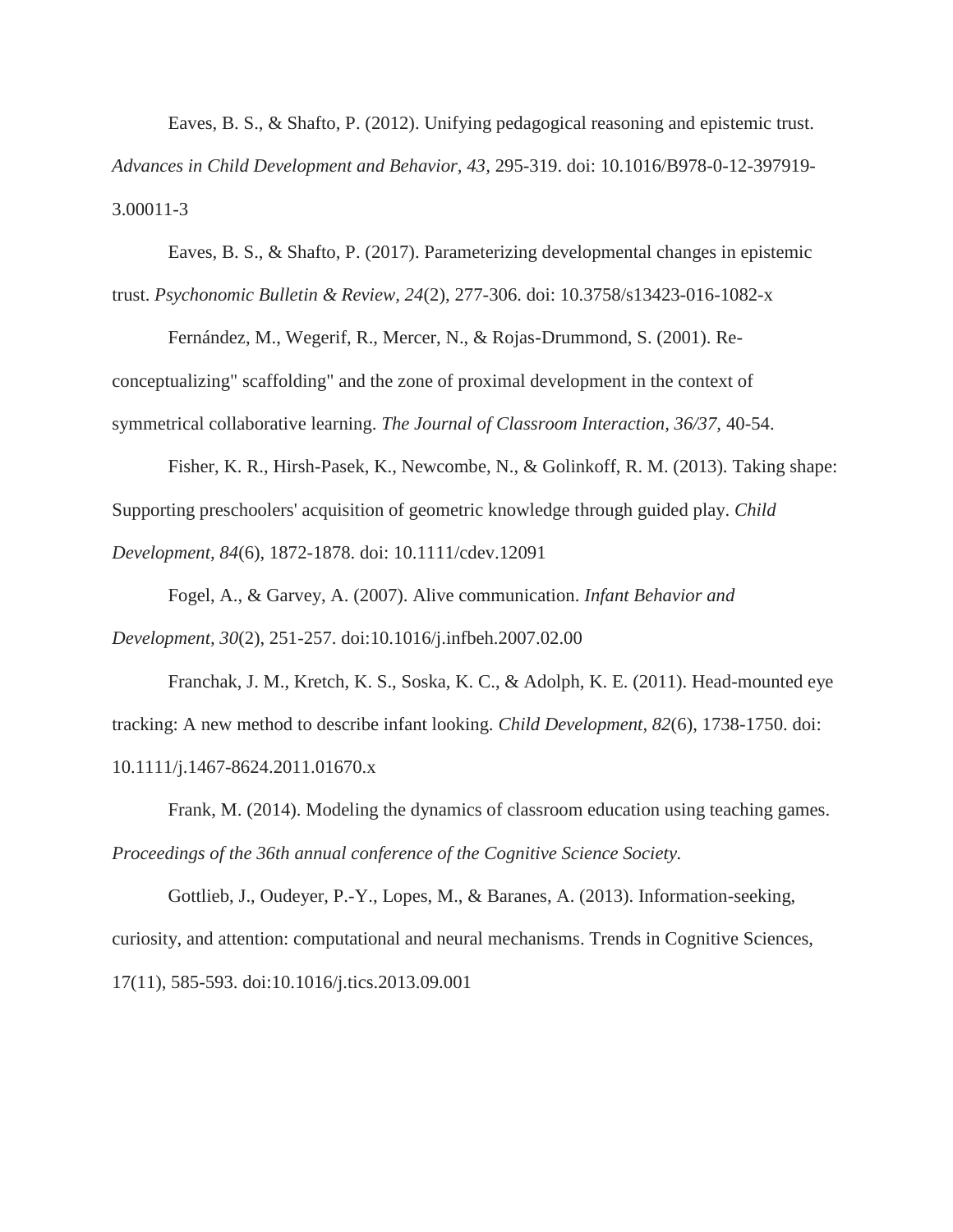Greene, T. R., & Noice, H. (1988). Influence of positive affect upon creative thinking and problem solving in children. *Psychological Reports, 63*(3), 895-898. doi:

10.2466/pr0.1988.63.3.895

Gutiérrez, K. D., & Rogoff, B. (2003). Cultural ways of learning: Individual traits or repertoires of practice. *Educational researcher, 32*(5), 19-25. doi:10.3102/0013189X032005019

Haden, C. A., Cohen, T., Uttal, D., & Marcus, M. (2016). Building learning: Narrating and transferring experiences in a children's museum. In D. Sobel & J. Jipson (Eds.), *Cognitive Development in Museum Settings: Relating Research and Practice.* (p. 84 103). New York, NY: Psychology Press.

Han, M., Moore, N., Vukelich, C., & Buell, M. (2010). Does play make a difference? How play intervention affects the vocabulary learning of at-risk preschoolers. *American Journal of Play,* 3(1), 82-105.

Heller, V., & Rohlfing, K. J. (2017). Reference as an interactive achievement: Sequential and longitudinal analyses of labeling interactions in shared book reading and free play. *Frontiers in psychology, 8,* 139.

Hembacher, E., & Frank, M. C. (2017). Children's social referencing reflects sensitivity to graded uncertainty. *Proceedings of the 39th annual conference of the Cognitive Science Society.*

Hirsh-Pasek, K. & Golinkoff, R. (2003). *Einstein never used flash cards.* Emmaus, PA: Rodale Press.

Hirsh-Pasek, K., & Golinkoff, R. M. (2011). The great balancing act: Optimizing core curricula through playful learning. *The pre-K debates: Current controversies and issues*, 110- 115.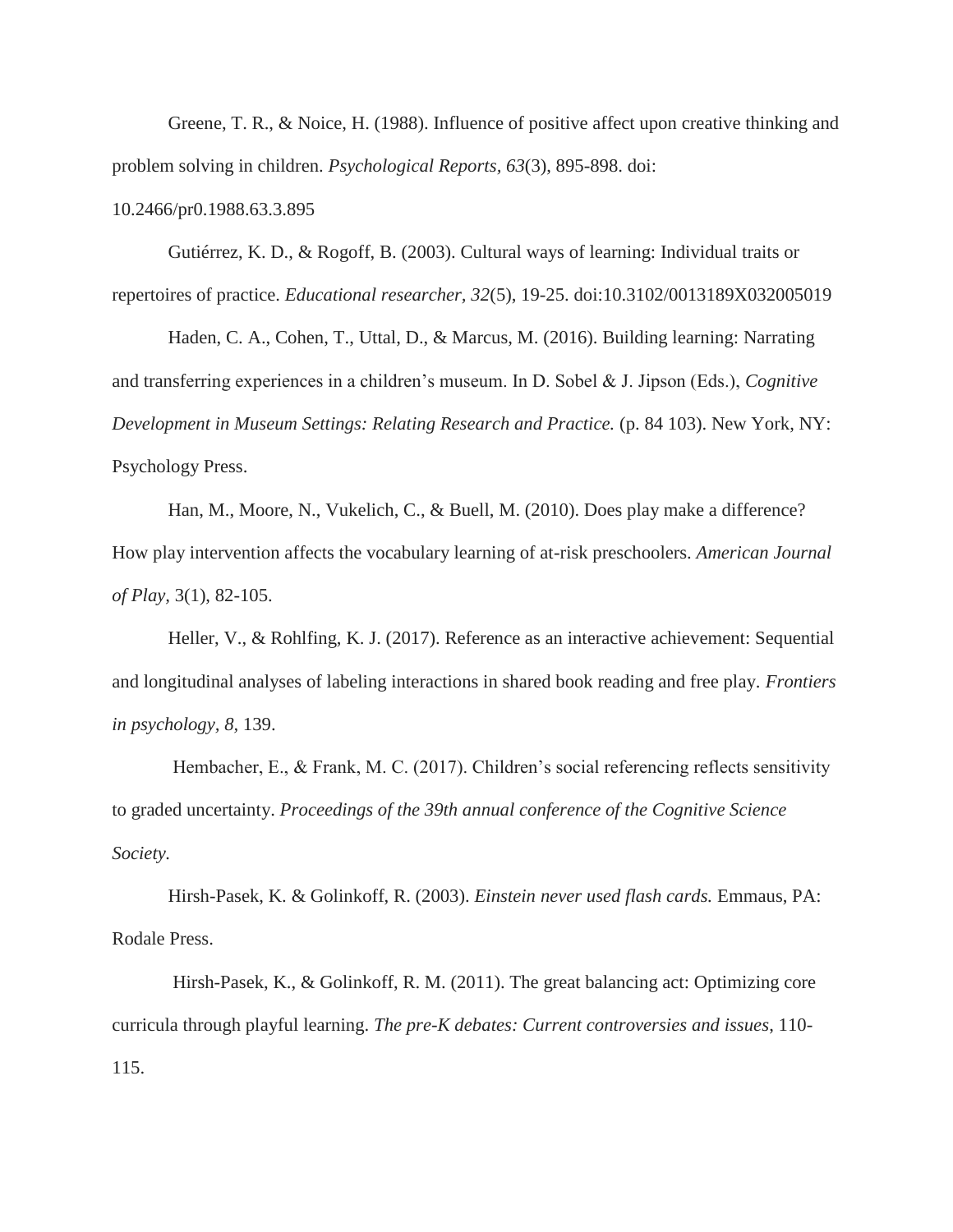Hirsh-Pasek, K., Golinkoff, R., Berk, L., & Singer, D. (2008). *A Manifesto for playful learning in preschool: Presenting the scientific evidence.* New York: Oxford University Press.

Honomichl, R. D., & Chen, Z. (2012). The role of guidance in children's discovery learning. *Wiley Interdisciplinary Reviews: Cognitive Science, 3*(6), 615-622. doi:

#### 10.1002/wcs.1199

Kinzler, K. D., Corriveau, K. H., & Harris, P. L. (2011). Children's selective trust in native‐accented speakers. *Developmental Science, 14*(1), 106-111. doi: 10.1111/j.1467- 7687.2010.00965.x

Kirschner, P. A., Sweller, J., & Clark, R. E. (2006). Why minimal guidance during instruction does not work: An analysis of the failure of constructivist, discovery, problem-based, experiential, and inquiry-based teaching. *Educational Psychologist, 41*(2), 75-86. doi: 10.1207/s15326985ep4102\_1

Lavelli M., Barachetti., & Florit, E. (2015). Gesture and speech during shared book reading with preschoolers with specific language impairment. *Journal of Child Language, 42*(6), 1191-1218. doi:10.1017/S0305000914000762

Littlewort, G., Bartlett, M. S., Fasel, I., Susskind, J., & Movellan, J. (2006). Dynamics of facial expression extracted automatically from video. *Image and Vision Computing, 24*(6), 615- 625. doi: 10.1016/j.imavis.2005.09.011

Lohan, K. S., Rohlfing, K. J., Pitsch, K., Saunders, J., Lehmann, H., Nehaniv, C. L., ... Wrede, B. (2012). Tutor spotter: Proposing a feature set and evaluating it in a robotic system. *International Journal of Social Robotics, 4*(2), 131-146. doi:10.1007/s12369-011-0125-8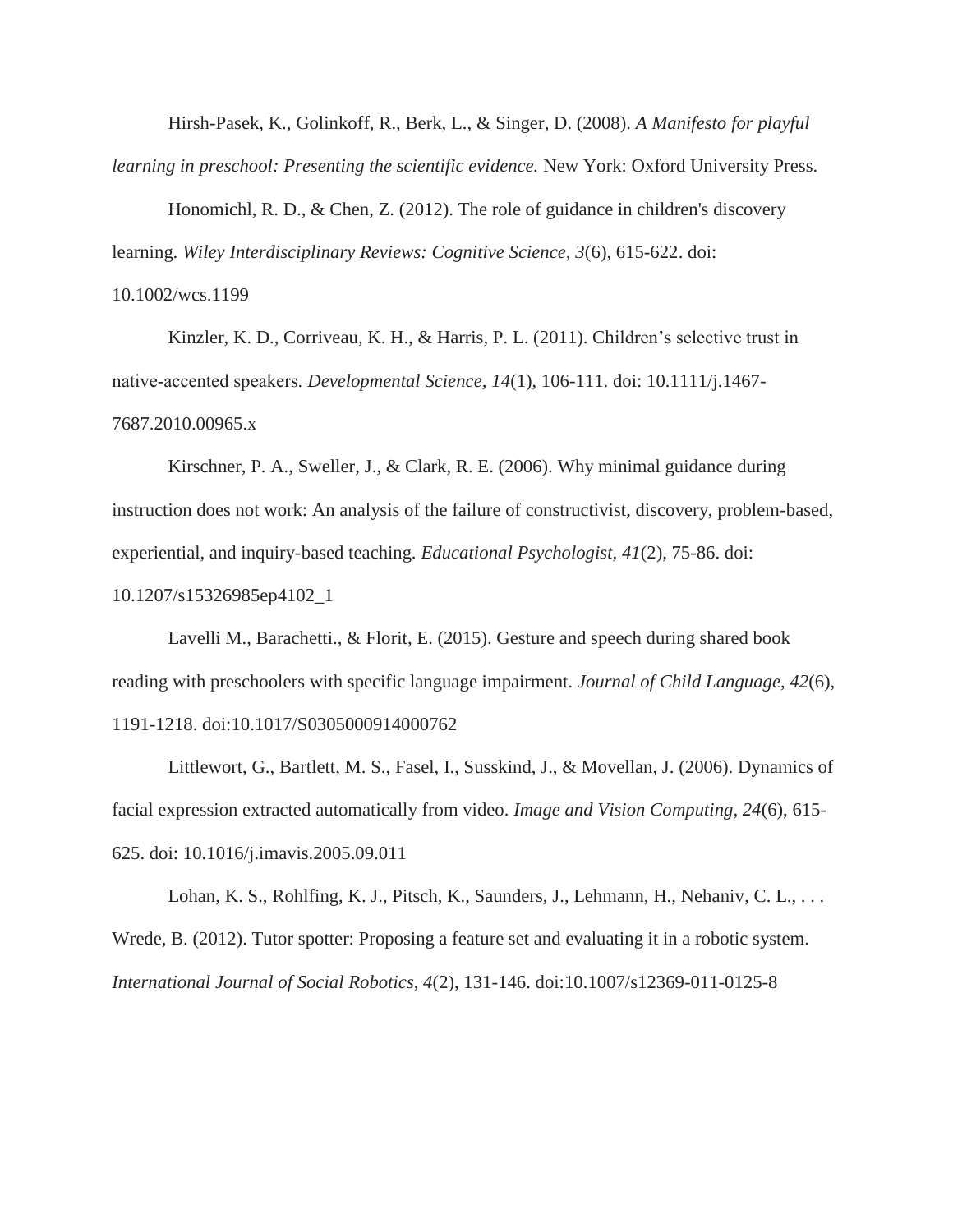Markant, D. B., & Gureckis, T. M. (2014). Is it better to select or to receive? Learning via active and passive hypothesis testing. *Journal of Experimental Psychology: General, 143*(1), 94. doi: 10.1037/a0032108

McNamara, D.S., Kintsch, E., Butler-Songer, N., & Kintsch, W. (1996). Are good texts always better? Interactions of text coherence, background knowledge, and levels of understanding in learning from text. *Cognition and Instruction*, 14, 1–43.

#### doi:10.1207/s1532690xci1401\_1

Mayer, R. E. (2004). Should there be a three-strikes rule against pure discovery learning?. *American psychologist, 59*(1), 14. doi: 10.1037/0003-066X.59.1.14

McCormack, T., Bramley, N., Frosch, C., Patrick, F., & Lagnado, D. (2016). Children's use of interventions to learn causal structure. *Journal of Experimental Child Psychology, 141,* 1- 22. doi: 10.1016/j.jecp.2015.06.017

Nelson, J. D. (2005). Finding useful questions: On Bayesian diagnosticity, probability, impact, and information gain. *Psychological Review, 112*(4), 979-999. doi:10.1037/0033- 295x.112.4.979

Nguyen, S. M., & Oudeyer, P.-Y. (2014). Socially guided intrinsic motivation for robot learning of motor skills. *Autonomous Robots, 36*(3), 273-294. doi:10.1007/s10514-013-9339-y

Nojavanasghari, B., Huang, Y., & Khan, S. (2018). Interactive generative adversarial networks for facial expression generation in dyadic interactions. *arXiv preprint*. arxiv:1801.09092.

Pasquini, E. S., Corriveau, K. H., Koenig, M., & Harris, P. L. (2007). Preschoolers monitor the relative accuracy of informants. *Developmental Psychology, 43*(5), 1216. doi: 10.1037/0012-1649.43.5.1216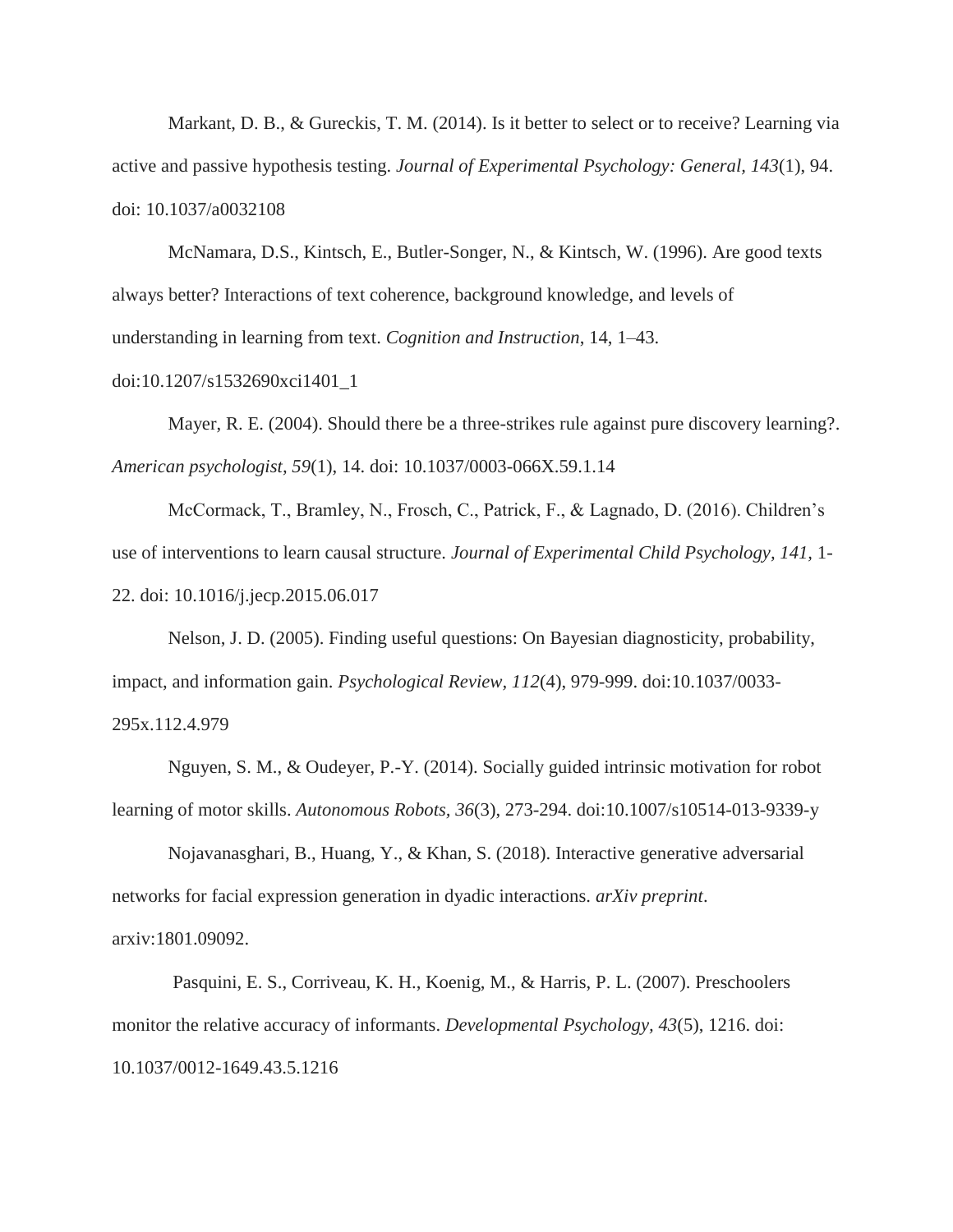Pereira, A. F., Smith, L. B., & Yu, C. (2014). A bottom-up view of toddler word learning.

*Psychonomic Bulletin & Review, 21*(1), 178-185. doi:10.3758/s13423-013-0466-4

Price, L. (2004). Individual differences in learning: Cognitive control, cognitive style, and learning style. Educational Psychology, 24(5), 681-698. doi:10.1080/0144341042000262971

Putnam, H. (1980). The nature of mental states. *Readings in philosophy of psychology, 1,*  223-231.

Rader, N., & Hughes, E. (2005). The influence of affective state on the performance of a block design task in 6- and 7-year-old children. *Cognition & Emotion, 19*(1), 143-150. doi: 10.1080/02699930441000049

Rafferty, A. N., Brunskill, E., Griffiths, T. L., & Shafto, P. (2016). Faster teaching via pomdp planning. *Cognitive Science, 40*(6), 1290-1332. doi: 10.1111/cogs.12290

Ridge, K. E., Weisberg, D. S., Ilgaz, H., Hirsh-Pasek, K. A., & Golinkoff, R. M. (2015). Supermarket speak: Increasing talk among low-socioeconomic status families. *Mind, Brain, and Education, 9*(3), 127-135. doi: 10.1111/mbe.12081

Rogoff, B., Mistry, J., Artin, G., Mosier, C., Chavajay, P., & Heath, S. B. (1993). Guided participation in cultural activity by toddlers and caregivers. *Monographs of the Society for Research in Child Development, 58*(8), i-179. doi:10.2307/1166109

Rothe, A., Lake, B. M., & Gureckis, T. M. (2016). Asking and evaluating natural language questions. *Proceedings of the 38th annual conference of the cognitive science society.*

Ruvolo, P., Whitehill, J., Virnes, M., & Movellan, J. R. (2008). Building a more effective teaching robot using apprenticeship learning. *Proceedings of the 7th IEEE International Conference on Development and Learning.* doi: 10.1109/devlrn.2008.4640831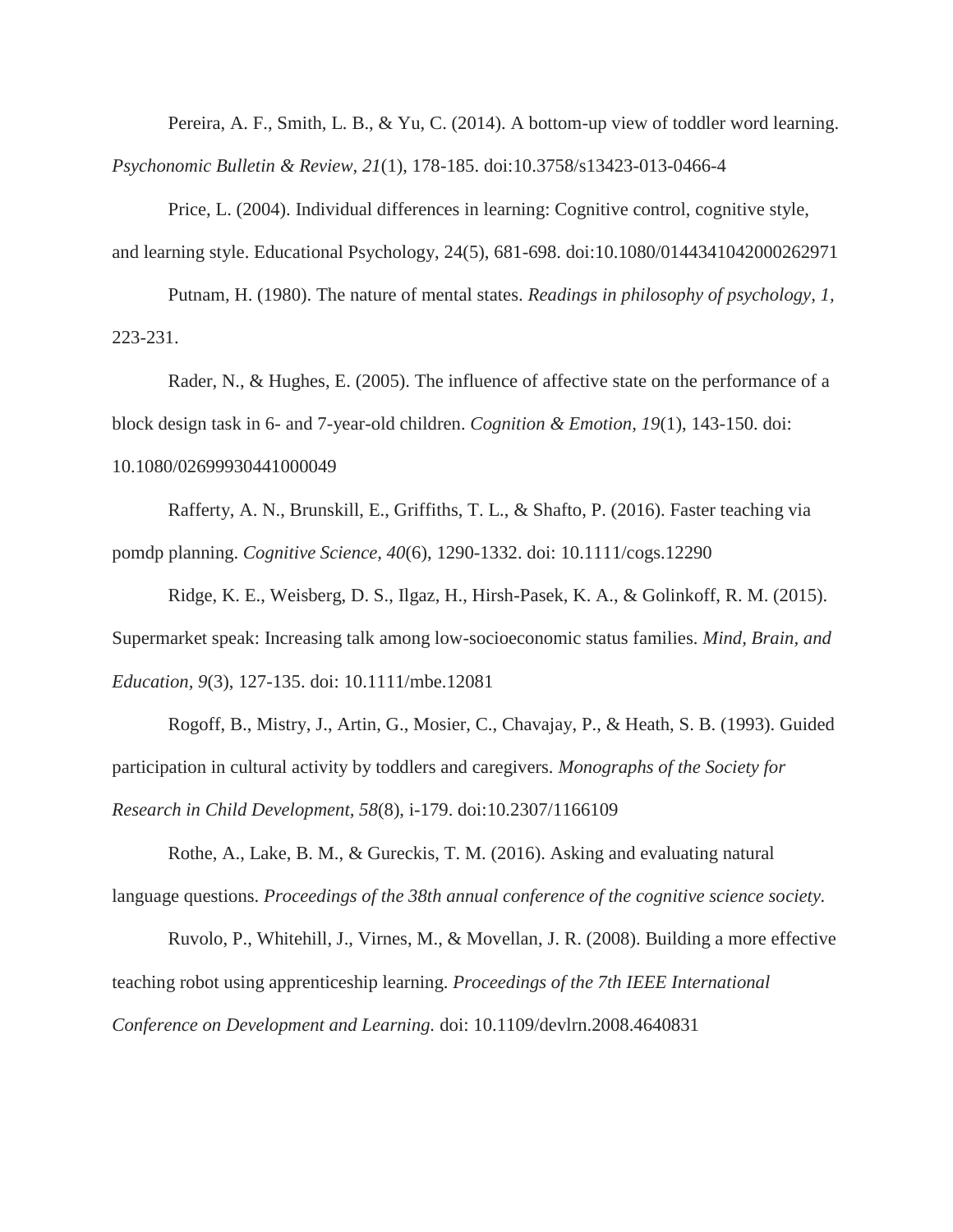Settles, B. (2010). *Active learning literature survey.* University of Wisconsin, Madison, 52(55-66), 11.

Shafto, P., & Goodman, N. (2008). Teaching games: Statistical sampling assumptions for learning in pedagogical situations. *Proceedings of the 30th annual conference of the Cognitive Science Society.*

Shafto, P., Eaves, B., Navarro, D. J., & Perfors, A. (2012). Epistemic trust: Modeling children's reasoning about others' knowledge and intent. *Developmental Science, 15*(3), 436- 447. doi: 10.1111/j.1467-7687.2012.01135.x

Shafto, P., Goodman, N. D., & Griffiths, T. L. (2014). A rational account of pedagogical reasoning: Teaching by, and learning from, examples. *Cognitive psychology, 71*, 55-89. doi: 10.1016/j.cogpsych.2013.12.004

Shafto, P., Goodman, N. D., & Frank, M. C. (2012). Learning from others: The consequences of psychological reasoning for human learning. P*erspectives on Psychological Science, 7*(4), 341-351. doi: 10.1177/1745691612448481

Sim, Z. L., Tanner, M. M., Alpert, N. Y., & Xu, F. (2015). Children learn better when they select their own data. In *Proceedings of the 37th annual conference of the Cognitive Science Society.*

Sim, Z. & Xu, F. (2017) Learning higher-order generalizations through free play: Evidence from 2-and 3-year-old children. *Developmental psychology, 53*(4), 642.

Smith, L. B., Yu, C., Yoshida, H., & Fausey, C. M. (2015). Contributions of headmounted cameras to studying the visual environments of infants and young children. *Journal of Cognition and Development, 16*(3), 407-419. doi: 10.1080/15248372.2014.933430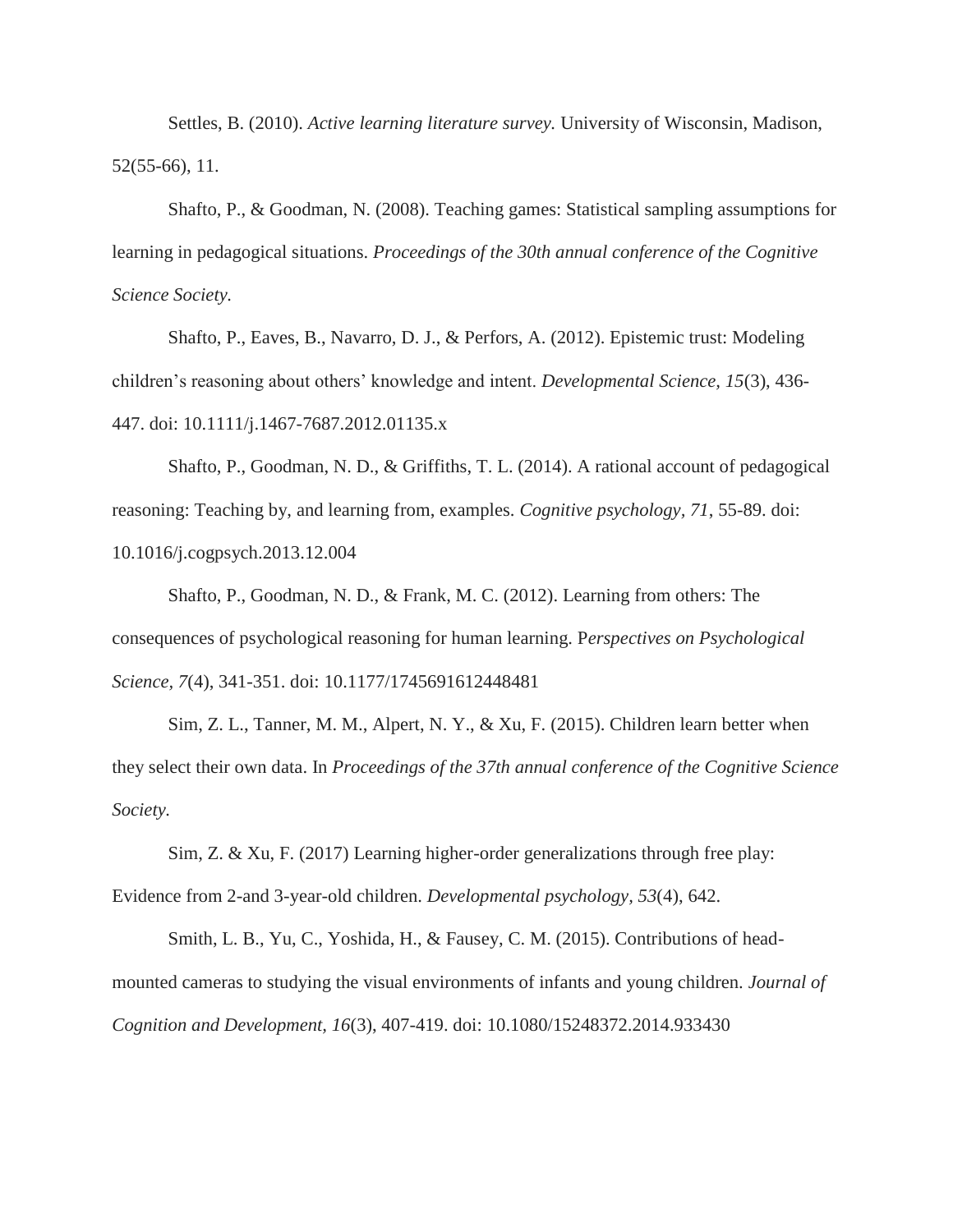Sobel, D. M., & Corriveau, K. H. (2010). Children monitor individuals' expertise for word learning. *Child Development, 81*(2), 669-679. DOI: 10.1111/j.1467-8624.2009.01422.x

Thelen, E., & Smith, L. B. (1996). *A dynamic systems approach to the development of cognition and action.* Cambridge, MA: MIT press.

Thomaz, A. L., & Breazeal, C. (2008). Teachable robots: Understanding human teaching behavior to build more effective robot learners. *Artificial Intelligence, 172*(6-7), 716-737. doi: 10.1016/j.artint.2007.09.009

Tobias, S., & Duffy, T. M. (2009). *Constructivist instruction: Success or failure?*. New York: Routledge.

Vollmer, A.-L., Mühlig, M., Steil, J. J., Pitsch, K., Fritsch, J., Rohlfing, K. J. & Wrede, B. (2014). Robots show us how to teach them: Feedback from robots shapes tutoring behavior during action learning. *PLOS ONE 9*(3): e91349. doi: 10.1371/journal.pone.0091349

Vygotsky, L. S. (1934/1987). Thinking and speech. In *L. S. Vygotsky, Collected works* (vol. 1, pp. 39–285) (R. Rieber & A. Carton, Eds; N. Minick, Trans.). New York: Plenum.

Weisberg, D. S., Hirsh-Pasek, K., & Golinkoff, R. M. (2013). Guided play: Where curricular goals meet a playful pedagogy. *Mind, Brain, and Education, 7*(2), 104-112. doi: 10.1111/mbe.12015

Weisberg, D. S., Hirsh-Pasek, K., Golinkoff, R. M., & McCandliss, B. D. (2014). Mise en place: Setting the stage for thought and action. *Trends in Cognitive Sciences, 18*(6), 276-278. doi: 10.1016/j.tics.2014.02.012

Weisberg, D. S., Hirsh-Pasek, K., Golinkoff, R. M., Kittredge, A. K., & Klahr, D. (2016). Guided play: Principles and practices. *Current Directions in Psychological Science, 25*(3), 177- 182.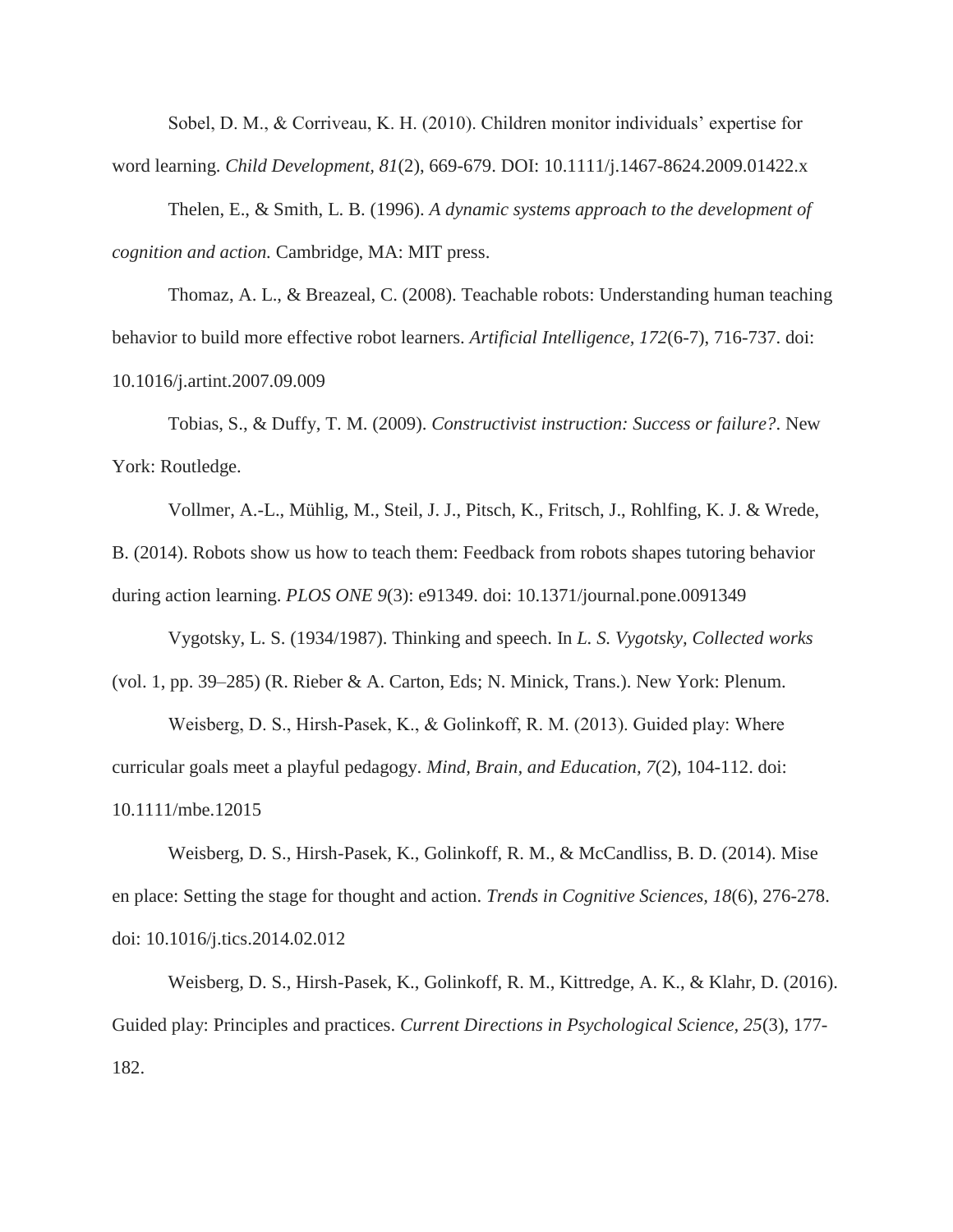Wise, A. F., & O'Neill, K. (2009). Beyond more versus less: A reframing of the debate on instructional guidance. In S. Tobias & T. M. Duffy (Eds.), *Constructivist instruction: Success or failure?* (pp. 82-105). New York: Routledge/Taylor & Francis Group.

Wood, D., Bruner, J. S., & Ross, G. (1976). The role of tutoring in problem solving. *Journal of child psychology and psychiatry*, *17*(2), 89-100.

Yang, S.C-H. & Shafto, P. (2017). Teaching versus active learning: A computational analysis of conditions that affect learning. *Proceedings of the 39th annual conference of the Cognitive Science Society.*

Yao, A., Shao, J., Ma, N., & Chen, Y. (2015). Capturing au-aware facial features and their latent relations for emotion recognition in the wild. *Proceedings of the 2015 ACM on International Conference on Multimodal Interaction.*

Yu, Y., Bonawitz, E., & Shafto, P. (2017). Inconvenient samples: Modeling the effects of non-consent by coupling observational and experimental results. *Proceedings of the 39th Annual Conference of the Cognitive Science Society.*

Yu, Y., & Kushnir, T. (2016). When what's inside counts: Sequence of demonstrated actions affects preschooler's categorization by nonobvious properties. *Developmental Psychology, 52*(3), 400-410. doi:10.1037/dev0000088

Yu, Y., Landrum, A., Bonawitz, E. & Shafto, P. (under review). Questioning supports effective transmission of knowledge and increased exploratory learning in pre-kindergarden children.

Yudelson, M. V., Koedinger, K. R., & Gordon, G. J. (2013). Individualized bayesian knowledge tracing models. *International Conference on Artificial Intelligence in Education*.